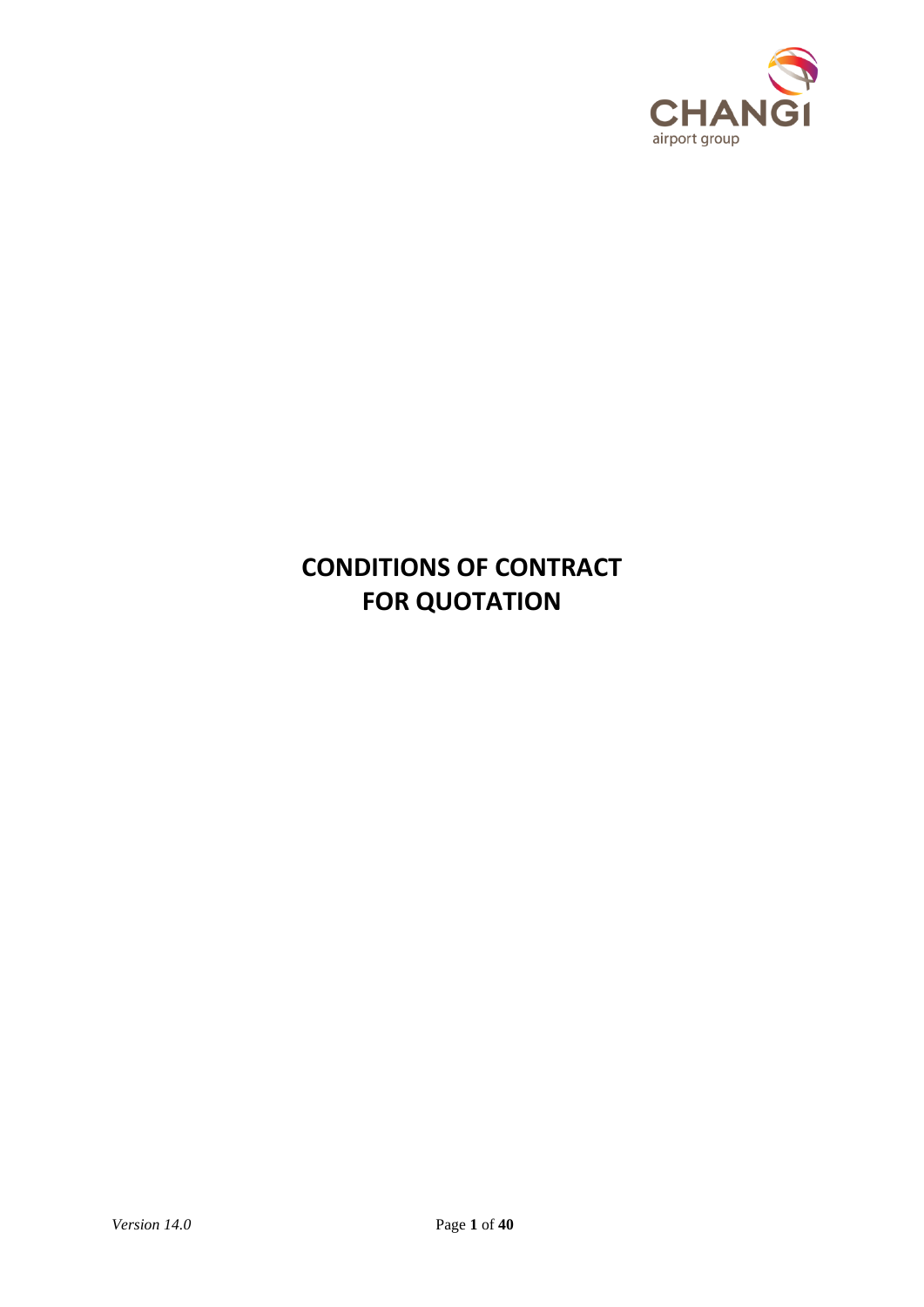

# **CONTENTS**

| <b>Clause</b> | <b>Subject matter</b>                        |
|---------------|----------------------------------------------|
| 1             | Definitions and Interpretation               |
| 2             | Scope of Contract                            |
| 3             | Delivery                                     |
| 4             | <b>Removal and Replacement</b>               |
| 5             | <b>Financial Provisions and Contract Sum</b> |
| 6             | <b>Rights of Third Parties</b>               |
| 7             | Fraud, Anti-Bribery and Corruption           |
| 8             | <b>Indemnity and Remedies</b>                |
| 9             | Confidentiality and Security                 |
| 10            | Personal Data and Privacy Laws               |
| 11            | Sub-Contracting and Assigning                |
| 12            | Dispute Resolution and Governing Law         |
| 13            | Termination                                  |
| 14            | Warranty                                     |
| 15            | <b>Title and Risk</b>                        |
| 16            | Force Majeure                                |
| 17            | <b>Variation of Contract</b>                 |
| 18            | <b>Intellectual Property Rights</b>          |
| 19            | <b>Taxes</b>                                 |
| 20            | Compliance with Laws                         |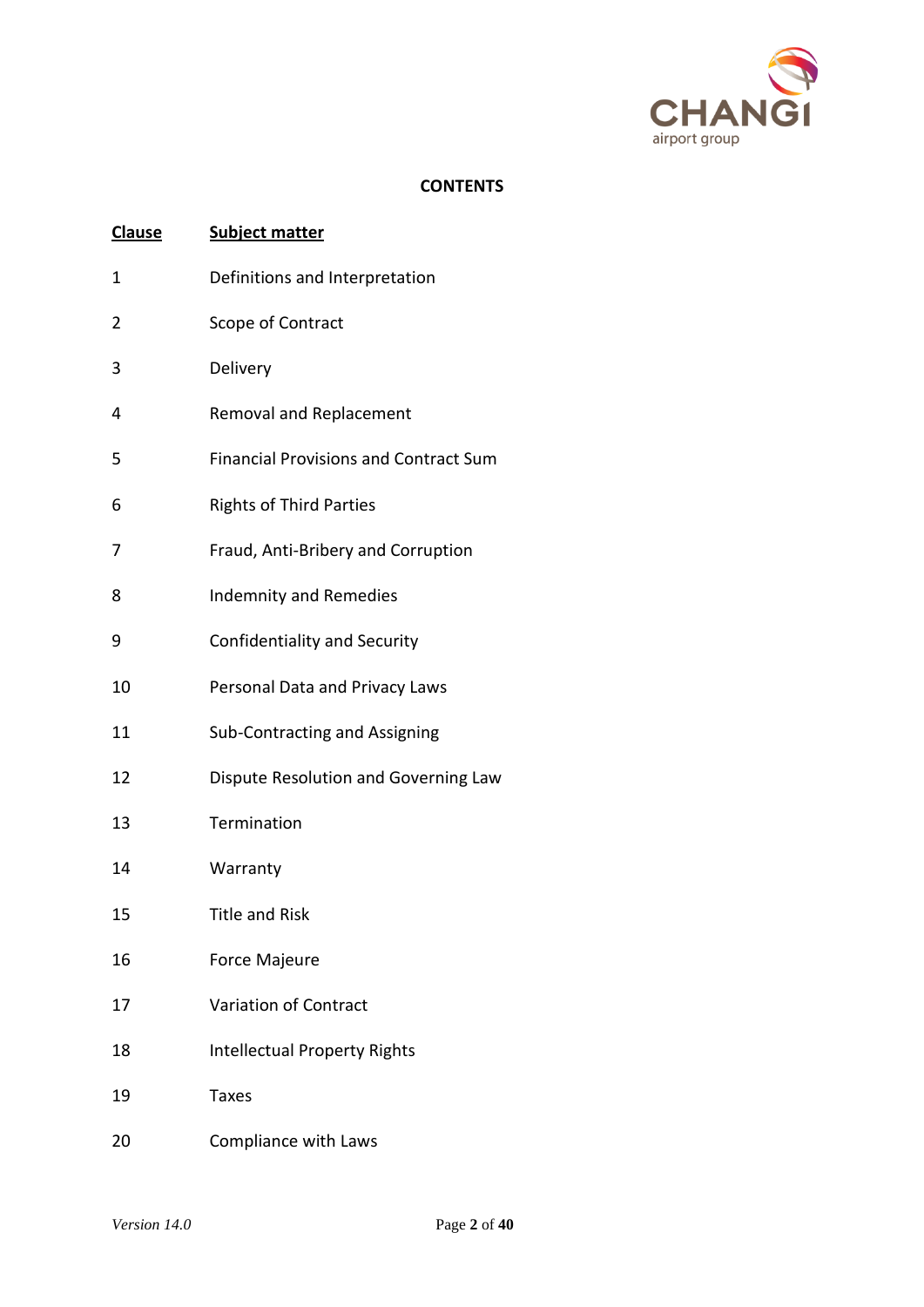

- Notices and Execution
- Limitation of Liability
- Status of Contractor and other Persons
- Compliance with Terms and Conditions of Airport Pass
- Non Solicitation
- Co-operation in the investigation of aerodrome incidents
- Annex A Data Processing Agreement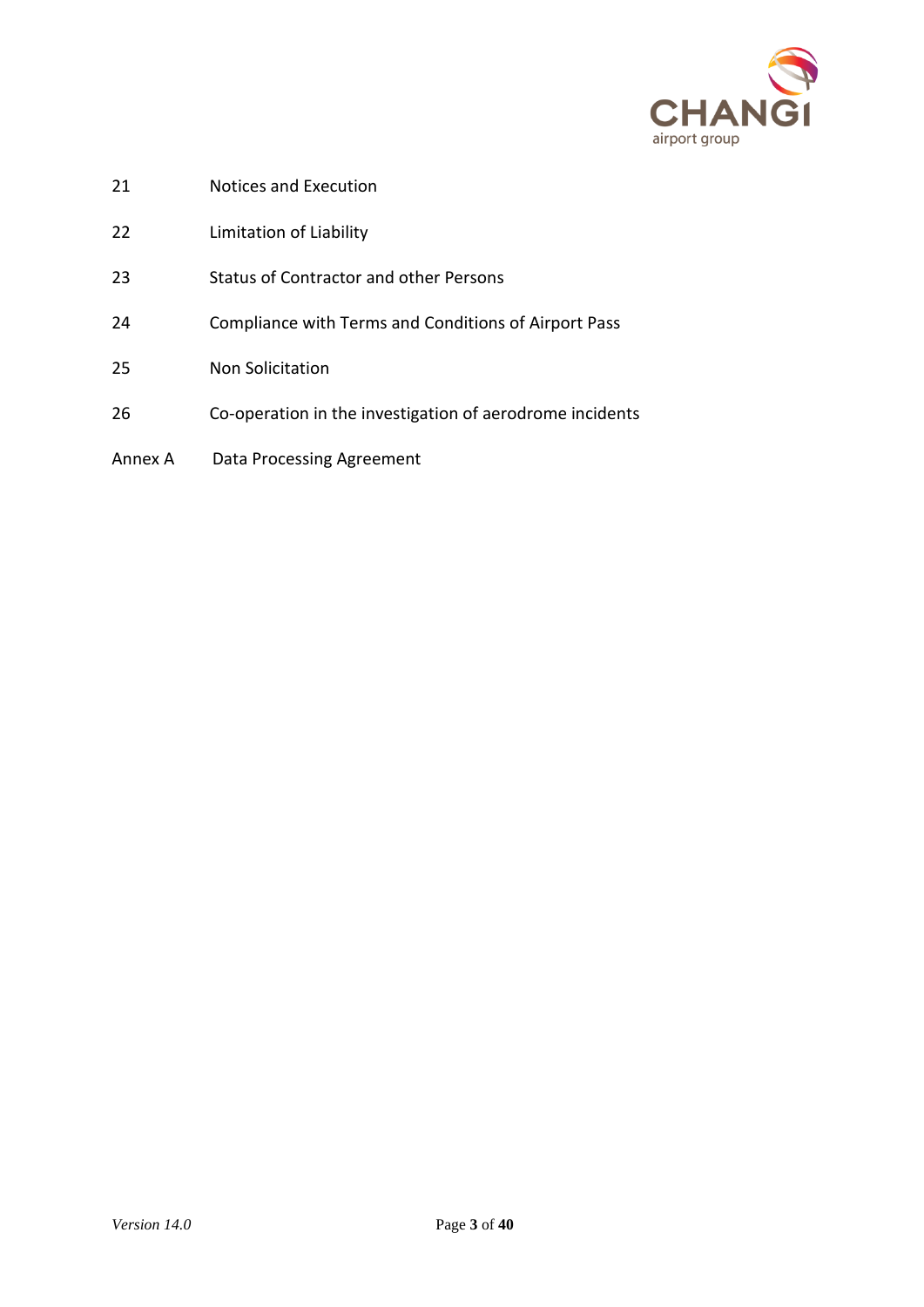

# **1. Definitions and Interpretation**

- 1.1 In these Conditions, unless expressly agreed or the context otherwise requires:
	- (1) "**Agreement**" means the agreement signed between CAG and the Contractor for the provision of Goods and/or Services by the Contractor (if any) pursuant to the Contractor's Quotation to CAG.
	- (2) "**Airport Pass**" means a pass which is issued pursuant to the Infrastructure Protection Act 2017 and includes a "Seasonal Airport Pass" and a "Visitor Airport Pass" issued by CAG, and which allows the holder of an Airport Pass to enter certain restricted areas at Changi Airport Singapore for the performance of official duties/ business only.
	- (3) "**CAG**" means Changi Airport Group (Singapore) Pte. Ltd.
	- (4) "**Confidential Information**" means information relating to the Contract that the Discloser (defined in Clause 9.1 below) designates or marks as confidential or, that, given the nature of the information or the circumstances surrounding its disclosure, reasonably should be considered as confidential. This includes without limitation (i) the provisions of the Contract and any obligation performed by either Party under the Contract; (ii) the Deliverables; (iii) information relating to the Discloser's trade secrets, know-how, technology, products, software, maps, services, processes, data, analyses, customers, business plans and methods, promotional and marketing activities, finances and other business affairs; and (iv) third party information that the Discloser is obligated to keep confidential. Confidential Information excludes any information (a) that was known to the Recipient (defined in Clause 9.1 below) without restriction before receipt from the Discloser; (b) is publicly available through no act, omission or default of the Recipient or breach of this Contract; (c) is rightfully received by the Recipient from a third party without a duty or obligation of confidentiality; (d) is independently developed by the Recipient; or (e) the Discloser notifies in writing to be excluded from the Confidential Information.
		- (5) "**Contract**" means the Quotation, the Letter of Acceptance or Agreement (as the case may be), this Conditions of Contract For Quotation, the Purchase Order(s) (if any), the Particular Requirements, all other documents referred to in the Letter of Acceptance or Agreement (as the case may be) and such other letters or documents as Parties may expressly identify in writing and agree as forming part of the contract.
		- (6) "**Contractor**" means the party to whom CAG has issued the Letter of Acceptance pursuant to the Quotation or entered into an Agreement with CAG to provide the Goods and/or Services.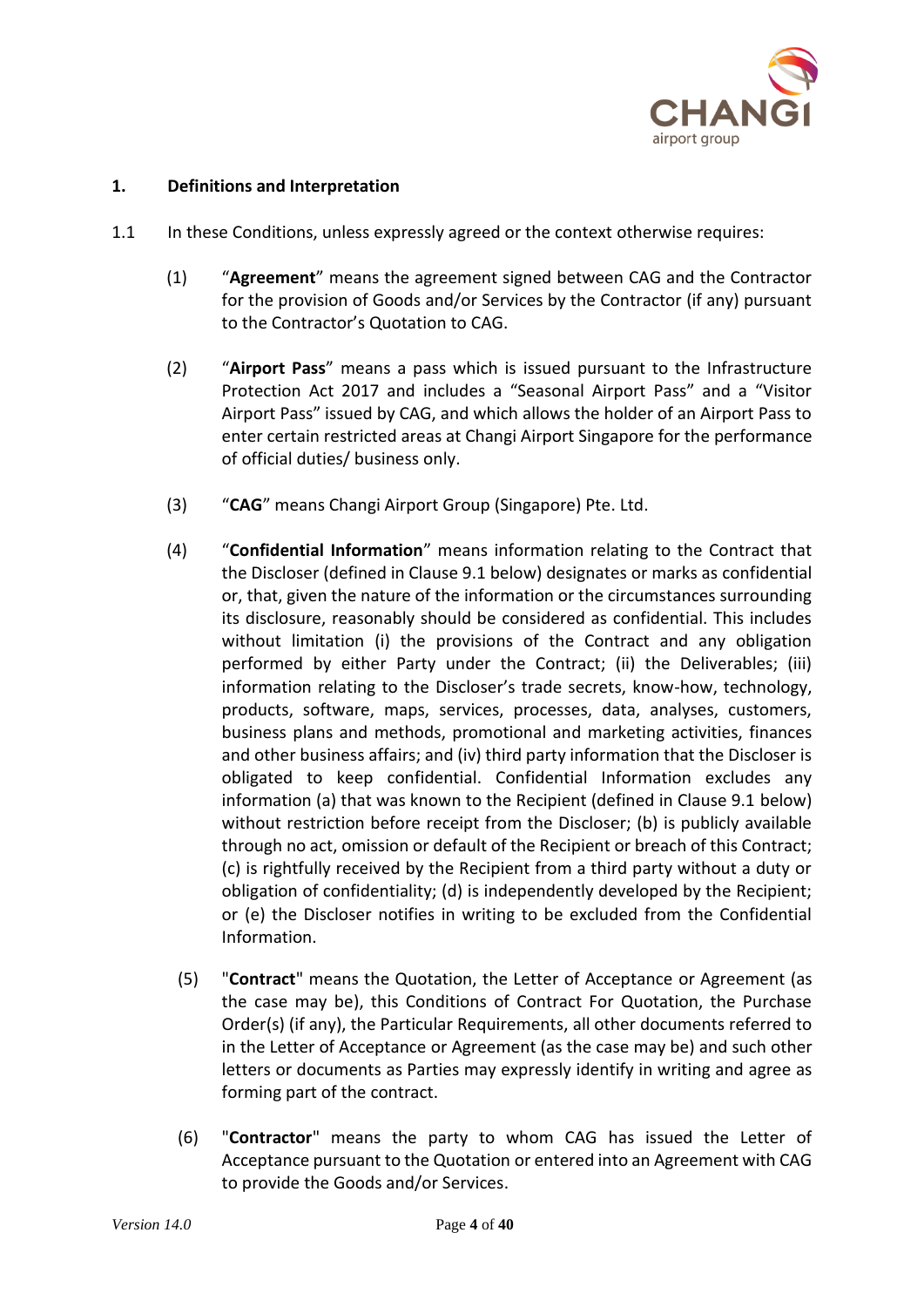

- (7) "**Deliverables**" means all documents, products and materials developed by the Contractor or its agents, consultants and employees as part of or in relation to the Contract in any form or media, including without limitation drawings, maps, plans, diagrams, designs, pictures, computer programs, data, specifications and reports (including drafts).
- (8) "**Force Majeure**" means any event or circumstance the occurrence and/or the effect of which the Party affected thereby is unable to prevent and avoid, notwithstanding the exercise of reasonable foresight, diligence and care on the part of that Party and shall, to the extent the following acts, events and conditions fall within the foregoing limitations, include but not be limited to acts of God, acts of civil or military authority, fires, epidemics, governmental restrictions, earthquakes, storms, typhoons, floods, breakdowns in electronic and computer information and communications systems, war, hostilities, insurgency, terrorism, civil commotion or riots, industrial action by workmen, strikes, lockouts, labour disputes or embargoes in Singapore, provided and to the extent that any of the same are not due to any act, omission, refusal, breach, default, or neglect on the part of the Parties.
- (9) "**Goods**" means all goods, including parts or units thereof, which the Contractor is required to supply under the Contract (if any).
- (10) **"Goods and Services Tax"** means any Goods and Services Tax chargeable under the GSTA.
- (11) "**Government**" means, unless the context otherwise requires, the Government of Singapore or any other government in the world that has jurisdiction over this Contract or performance thereof.
- (12) "**Government Agency**" or "**Government Agencies**" means the Government, any organs of the Government and any Governmental, semi-or quasi-Governmental, administrative, statutory, fiscal or judicial body, department, commission, authority, tribunal, minister, agency or entity and any other body, department, commission, authority, tribunal, minister, agency or entity having jurisdiction over this Contract and/or any Party.
- (13) **"GSTA"** means the Goods and Services Tax Act (Cap. 117A of Singapore).
- (14) "**Law**" or "**Laws**" mean any decree, resolution, law, bye-law, statute, act, ordinance, rule, directive, order, treaty, code, instruction, direction, policy or regulation or any interpretation of the foregoing, as promulgated, enacted, issued, decided or determined by any Government Agency and includes without limitation: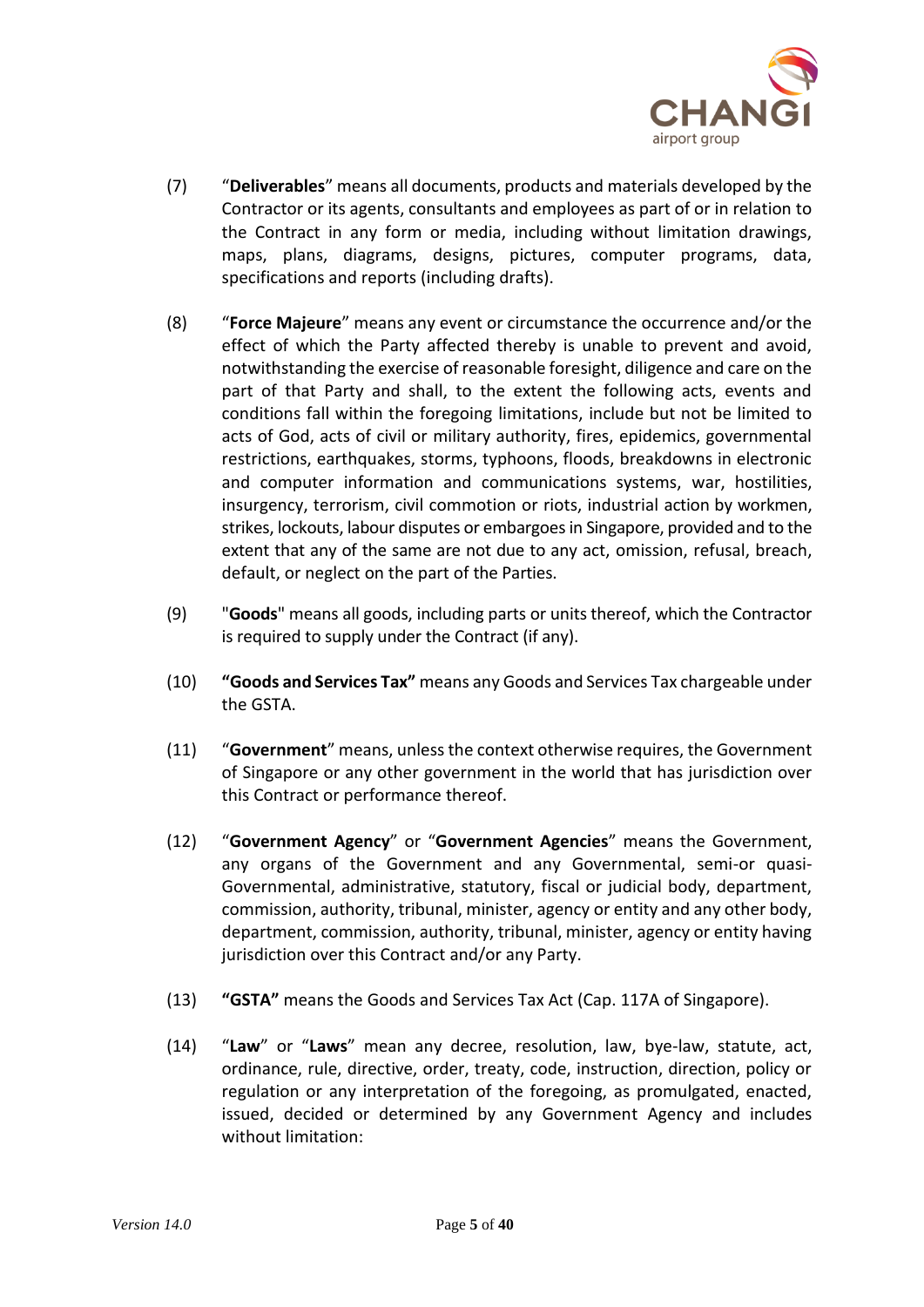

- (i) any consent, authorisation, registration, filing, agreement, notice of non-objection, notarisation, certificate, licence, approval, permit, or exemption from, by or with a Government Agency; and
- (ii) any injunction or final non-appealable judgment directly applicable to the relevant party, of any Government Agency having jurisdiction over the matter in question.
- (15) "**Letter of Acceptance**" means the letter issued by CAG to the Contractor, accepting the Quotation to provide the Goods and/or Services.
- (16) "**Particular Requirements/Specifications**" means the requirements and specifications of the Goods and/or Services to be supplied and provided respectively by the Contractor pursuant to the Contract, including any document designated by the Contractor as such.
- (17) "**Parties**" means CAG and the Contractor, and "**Party**" means either of them.
- (18) "**Person**" means an individual or a legal entity and includes a corporation or an unincorporated association.
- (19) **"Purchase Order(s)"** means the purchase order(s) issued by CAG to the Contractor setting out the details of the Goods and/or Services to be provided to CAG.
- (20) **"Proposal"** or **"Quotation"** means the proposal or quotation(s) submitted by the Contractor to CAG to supply the Goods and/or the Services, as the case may be, including the instructions to Contractor (if any).
- (21) "**Requisite Consents**" means any permissions, consents, approvals, licences, certificates and permit (where of a public or private nature) as may be required by Law, or otherwise necessary lawfully to commence, carry out and perform the Party's obligations under this Contract.
- (22) "**Restricted Party**" means a party that is:
	- (a) listed on, or owned or controlled by a Person listed on, or acting on behalf of a Person listed on, any Sanctions List;
	- (b) located in, incorporated under the laws of, or owned or (directly or indirectly) controlled by, or acting on behalf of, a Person located in or organised under the laws of a country or territory that is the target of country-wide or territory-wide Sanctions; or
	- (c) otherwise a target of Sanctions which means a Person with whom a national who is within the jurisdiction of a Sanctions Authority would be prohibited or restricted by law from engaging in trade, business or other activities.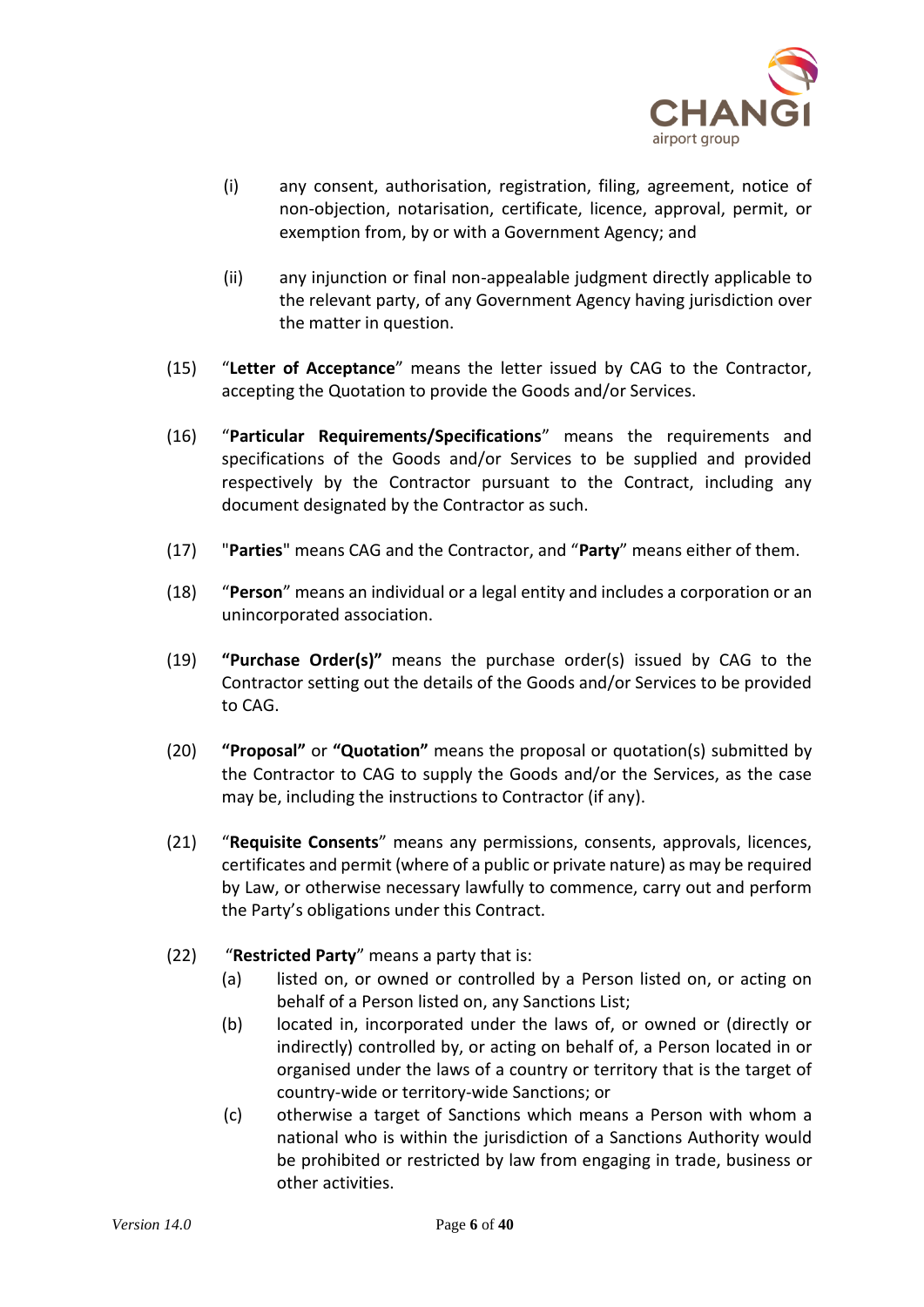

- (23) "**Sanctions**" means the economic laws, regulations, embargoes or restrictive measures administered, enacted or enforced by the Sanctions Authorities (or any of them).
- (24) "**Sanctions Authority**" means the United Nations, Singapore or the respective governmental institutions and agencies which the Contractor may come within the jurisdiction of. Such governmental institutions and agencies include but are not limited to the Office of Foreign Assets Control of the US Department of the Treasury ("**OFAC**"), the US Department of State, and Her Majesty's Treasury ("**HMT**").
- (25) "**Sanctions List**" means the sanctions imposed by the United Nations Security Council ("**UNSC**") on activities relating to certain countries, goods and services, or persons and entities by way of resolutions passed by the UNSC, the "Specially Designated Nationals And Blocked Persons List" maintained by OFAC (available at http://www.treasury.gov/resource-center/sanctions/SDN-List/Pages/default.aspx or such other page as may replace it), the "Consolidated List of Financial Sanctions Targets in the UK" (available at https://www.gov.uk/government/publications/financial-sanctionsconsolidated-list-of-targets/consolidated-list-of-targets or such other page as may replace it), or any similar list maintained by, or public announcement of Sanctions designation made by, any of the Sanctions Authorities.
- (26) "**Services**" means all or any of the services to be provided by the Contractor to CAG under the Contract.
- (27) "**Supplier Portal**" means the electronic system operated or nominated by CAG from time to time for procurement of Goods and/or Services by CAG through electronic means, such as through the internet web site located at http://www.changiairportgroup.com/cag/html/businesspartners/procurement notices/ or at such other web address as may be notified by CAG from time to time.
- 1.2 Unless expressly agreed otherwise between CAG and the Contractor:
	- (1) the terms of these Conditions shall prevail in the event of any contradiction or inconsistency between any provision of these Conditions and the provisions of any other part of the Contract; and
	- (2) the terms of these Conditions shall prevail in the event of any contradiction or inconsistency between any provision of these Conditions and any provision of the terms and conditions of use of the Supplier Portal (if applicable).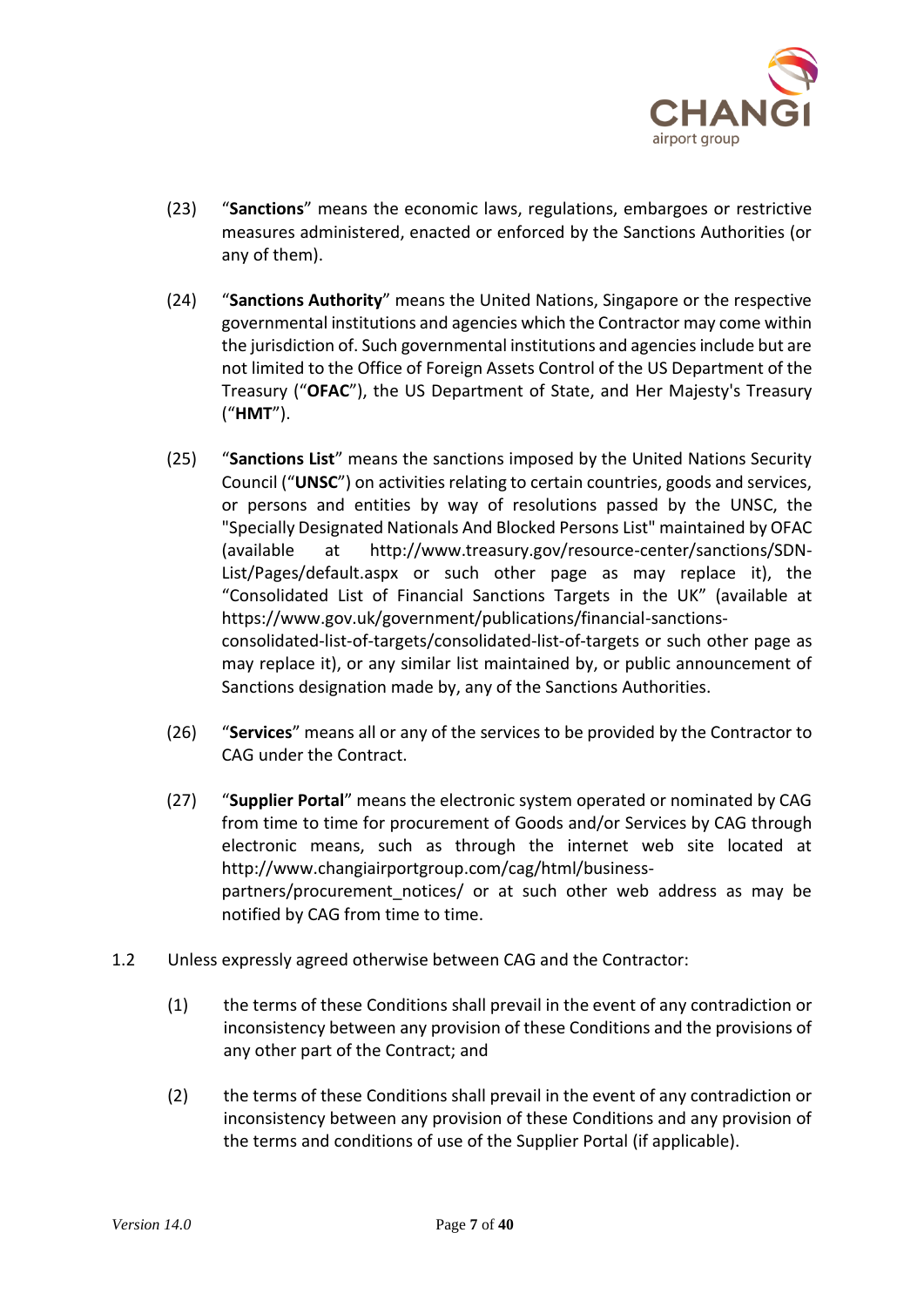

- 1.3 Where the Contract is made between CAG and more than one other Person, the obligations of such Persons shall be joint and several.
- 1.4 The headings are for convenience only and not for the purpose of interpretation.

# **2. Scope of Contract**

- 2.1 The Contractor shall observe and perform its obligations under the Contract in accordance with the provisions of the Contract.
- 2.2 Within thirty (30) days after receipt of any request from CAG to vary the Contract, the Contractor shall evaluate the requested variation and submit its written proposal to CAG on the effect, if any, of such variation on the price, time and provision of the Goods and/or the Services, as the case may be. If CAG decides to accept the Contractor's proposal, the Parties shall execute a variation to the Contract in accordance with Clause 17**.**
- 2.3 The Contract shall have effect for the period stipulated in the Purchase Orders, Agreement or the Letter of Acceptance (the "**Term**"), as the case may be, and for the further period reserved by CAG under any option (if any).

# **3. Delivery**

- 3.1 The Contractor shall deliver the Goods and/or provide the Services within the time or times stipulated under the Contract and in the manner specified in the Contract, including providing a breakdown of the goods and services in excel format or any other format as required by CAG.
- 3.2 Unless expressly agreed otherwise:
	- (1) the Contractor may not deliver any Goods and/or provide any Services which are expressly indicated as "optional" supply under the Contract unless and until CAG expressly requires such optional supply; and
	- (2) the Contractor shall not be entitled to any payment for any Goods and/or Services delivered or provided which exceed the sum stipulated in the Contract to be payable by CAG to the Contractor for such Goods and/or Services unless and until the Contractor shall obtain from CAG a variation order for such excess value.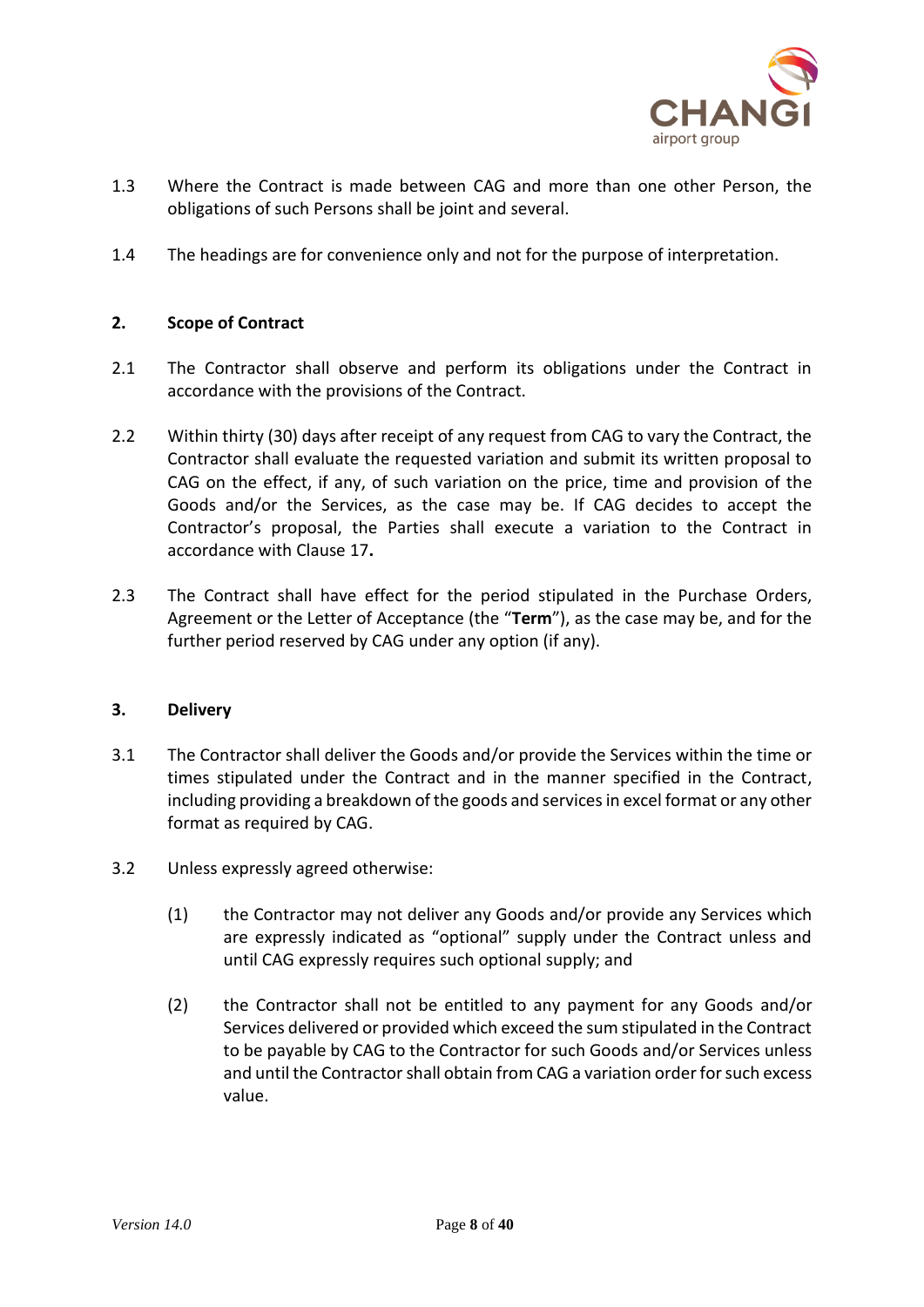

# **4. Removal and Replacement**

The Contractor shall at its own cost and expense and when notified in writing by CAG:

- (1) remove and replace any Goods found by CAG on delivery to be damaged, defective, deficient or in any way not fit for use or purpose or inferior to approved samples or otherwise not in accordance with the Contract; and/or
- (2) cease and perform again any Services found by CAG on performance to be insufficient or in any way not in accordance with the Contract

as the case may be, failing which CAG shall have the right to procure replacements of such Goods and/or Services or to make good any damage in any manner CAG deems necessary and all costs, expenses and losses thereby incurred or suffered by CAG shall be recoverable from the Contractor by deduction from any money due to the Contractor or any security provided by the Contractor under the Contract or in any other form permitted by Law.

# **5. Financial Provisions and Contract Sum**

- 5.1 In consideration of the Contractor's observance and performance of its obligations under the Contract, CAG shall make payment of the sums as stipulated in the Purchase Orders, Letter of Acceptance or the Agreement (as the case may be), inclusive of all royalties, travelling expenses and other expenses incurred by the Contractor, its employees, agents and sub-contractors in the performance of the Contract (the "**Contract Sum**"), which sum shall constitute the Contractor's only remuneration in connection with the Contract and neither the Contractor nor its employees, agents or sub-contractors or any other Person controlling or within the control of the Contractor shall accept any direct or indirect payment or other consideration from CAG or any other Person in connection with or in relation to the Contract.
- 5.2 The Contract Sum (or the relevant part thereof if the Parties have agreed that the Contract Sum shall be payable in parts) shall be paid within forty-five (45) days after the date of any invoice issued by the Contractor under the Contract unless otherwise agreed between the Parties **Provided That**:
	- (1) the Contractor shall first provide to CAG all documentary evidence as may be required by CAG from time to time, including a copy of CAG's service request(s) (if any), and CAG's acknowledgment of receipt of the Goods and/or the Services, as the case may be; and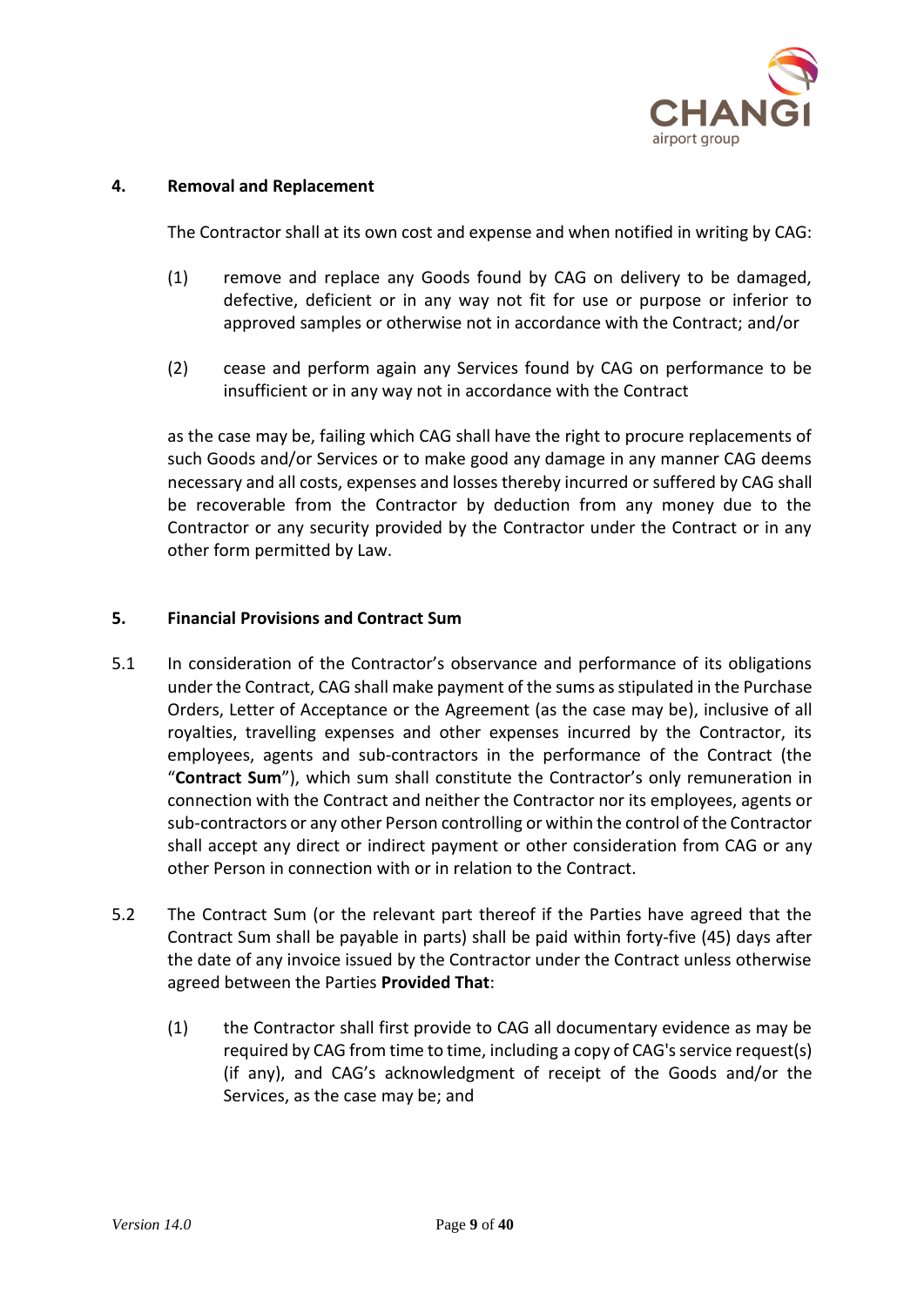

- (2) no payment by CAG shall be considered as evidence of the satisfactory performance by the Contractor of its obligations under the Contract to deliver the Goods and/or the Services.
- 5.3 Without prejudice to CAG's rights under the Contract or at Law, any sum due from the Contractor to CAG under the Contract may be deducted by CAG from any monies payable by CAG to the Contractor pursuant to this Contract or any other contract made between CAG and the Contractor. CAG may make deductions from or defer payment of the Contract Sum or any part thereof, to satisfy any liquidated damages, disputes or claims whatsoever by or of CAG, with or against the Contractor and may retain the same without payment of interest until resolution of such disputes or claims.
- 5.4 The Contractor shall register and submit e-invoices to CAG through our online portal, Changi eProcure, at [https://sesami.online/cag/Login.jsp.](https://sesami.online/cag/Login.jsp)
- 5.5 CAG may at any time and from time to time require the Contractor to provide security for a sum and of a form required by CAG for the Contractor's due and proper performance of its obligations under the Contract.
- 5.6 Any payments of all or any part of the Contract Sum or other sums by CAG to the Contractor shall be without prejudice to any claims or rights which CAG may have against the Contractor and shall not constitute any admission by CAG as to the provision by the Contractor of its obligations hereunder. CAG may withhold payment of the Contract Sum or part thereof if it determines in its sole and absolute discretion that the contractual obligations corresponding to such payments have not been met.
- 5.7 The Contractor shall promptly provide to CAG, upon CAG's request, such information, document or any other assistance, arising from or in connection with the Contract including without limitation withholding taxes and any payment of the Contract Sum.

# **6. Rights of Third Parties**

A Person who is not a party to the Contract shall have no right under the Contracts (Rights of Third Parties) Act to enforce any of its terms.

# **7. Fraud, Anti-Bribery and Corruption**

- 7.1 The Contractor shall:
	- (1) comply with all applicable laws, statutes, regulations and codes relating to dishonesty, fraud, bribery and corruption and/or other prohibited business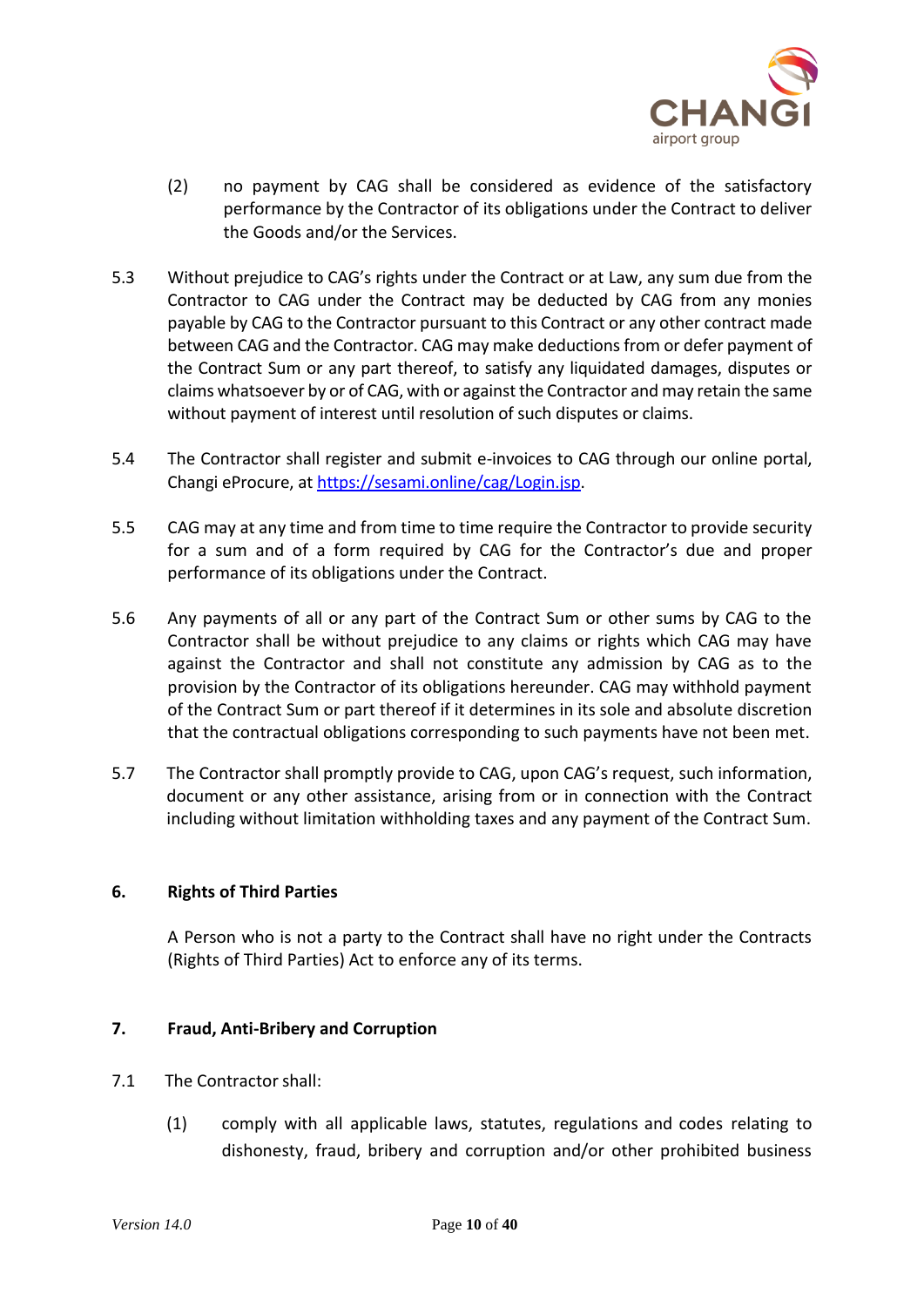

practices including but not limited to the Prevention of Corruption Act (Cap. 241) and the Penal Code (Cap.224) ("**Relevant Laws"**);

- (2) comply with CAG's Supplier Code of Conduct found at CAG's internet website, [https://www.changiairport.com/procurement,](https://www.changiairport.com/procurement) which may be updated from time to time by posting a revised version, or by providing you with notice ("**CAG Supplier Code of Conduct**");
- (3) not do or omit to do anything likely to cause CAG to be in breach of any Relevant Laws, and avoid any conduct that can reasonably give rise to the appearance of a breach of any Relevant Laws or the CAG Supplier Code of Conduct;
- (4) report to CAG any contravention of this Clause 7.1 or any request or demand for any undue financial or other advantage of any kind in connection with the performance of this Contract;
- (5) provide accurate declarations of its compliance with this Clause 7.1 in a form prescribed by, and at such times as required by CAG; and
- (6) ensure that any Person associated with the Contractor who is performing obligations in connection with this Contract complies with this Clause 7.1.
- 7.2 Breach of this Clause 7 shall be deemed a material breach of this Contract.
- 7.3 CAG shall be entitled to suspend or terminate the Contract immediately if the Contractor has contravened or attempted to contravene Clause 7.1 or if CAG reasonably believes such a contravention has occurred or is likely to occur. CAG may recover from the Contractor any loss or damage arising from or in connection with such suspension or termination. This will be without prejudice to CAG's other rights and remedies.

# **8 Indemnity and Remedies**

# 8.1 Indemnity

The Contractor shall indemnify and hold harmless CAG and its directors, officers, employees, agents, contractors (for the purpose of this Clause 8.1, each an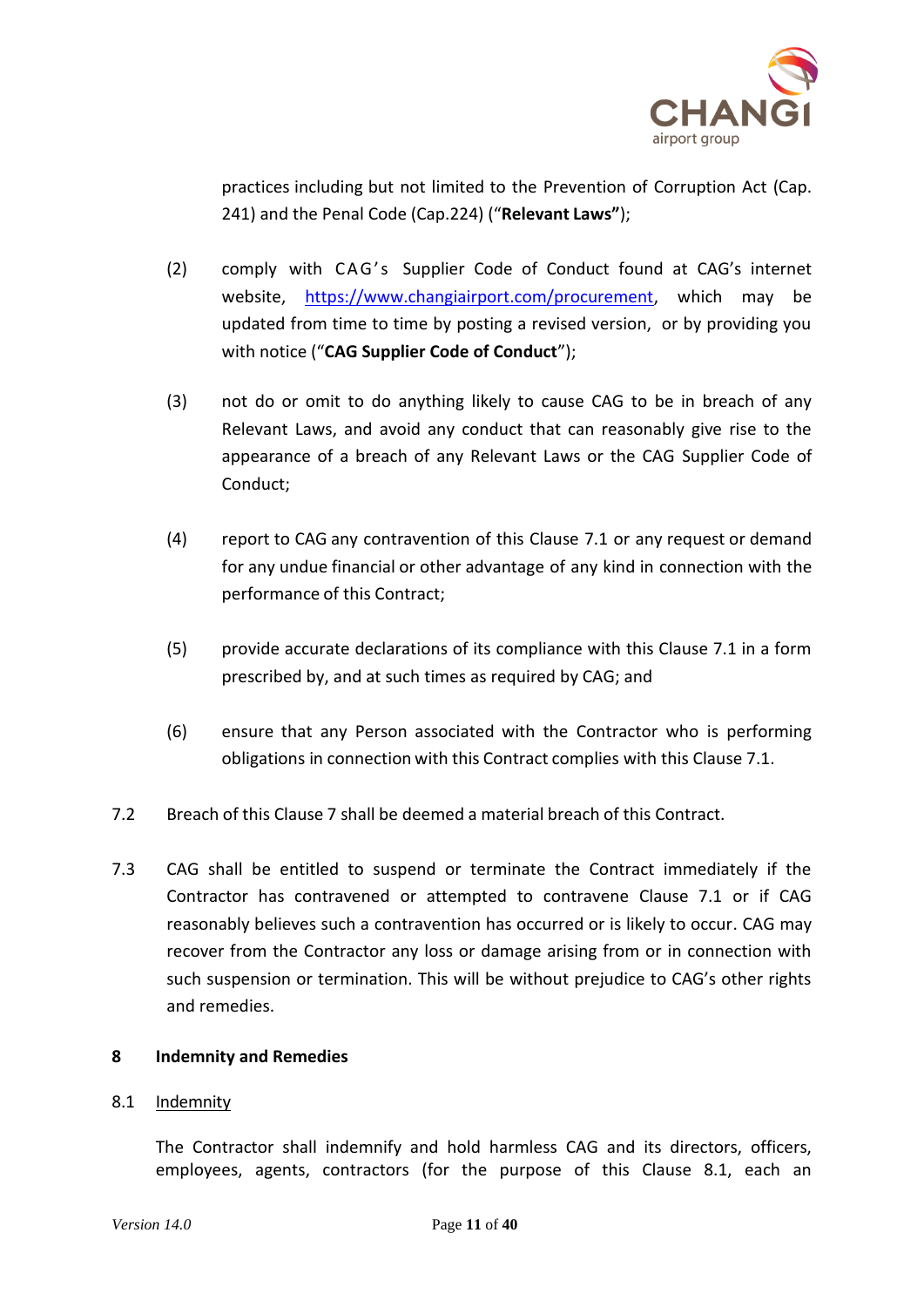

"**Indemnified Party**") from and against all claims, demands, choses in action, judgments, suits, proceedings, liabilities, costs, expenses, damages and losses (including but not limited to any direct, indirect or consequential losses, loss of profit, loss of reputation and all interest, penalties, administrative fines imposed upon CAG by the Civil Aviation Authority of Singapore, its successors or any Government Agency, legal costs (calculated on a full indemnity basis and including solicitor and client costs) and all other professional costs and expenses) suffered or incurred by CAG and/or an Indemnified Party arising out of or in connection with:

- (1) any breach of the representations and/or warranties in this Contract;
- (2) any breach of the terms and conditions of this Contract, including without limitation Clauses 9 (Confidentiality and Security), 10 (Personal Data and Privacy Laws) and 18 (Intellectual Property Rights);
- (3) the acts, defaults or omissions of the Contractor and/or the Contractor's employees, agents or contractors (collectively, the "**Indemnifiers**"), or any breach, performance, negligent performance or non-performance of this Contract by any of the Indemnifiers;
- (4) the enforcement of this Contract; and/or
- (5) any property damage, personal injury or death to any Person arising in the course of any of the Indemnifier's performance of this Contract.
- 8.2 The Clause 8.1 shall apply whether or not any such liabilities, costs, expenses, damages or losses under this indemnity are within the reasonable contemplation of the Parties.
- 8.3 If a payment due from the Contractor under this Clause 8.1 is subject to tax (whether by way of direct assessment or withholding at its source), CAG shall be entitled to receive from the Contractor such amounts as shall ensure that the net receipt, after tax, to CAG in respect of the payment is the same as it would have been where the payment not subject to tax.
- 8.4 A claim by CAG under this Clause 8 shall be payable by the Contractor on demand from CAG, and a statement from CAG within such demand in respect of the amount(s) owing from the Contractor to CAG under the indemnity in Clause 8.1, will be final, conclusive and binding on the Parties.

# 8.5 Remedies

Notwithstanding the other provisions of the Contract, if there shall be any breach by the Contractor of any of its obligations under the Contract, CAG may choose not to exercise its right to terminate the Contract and may then choose: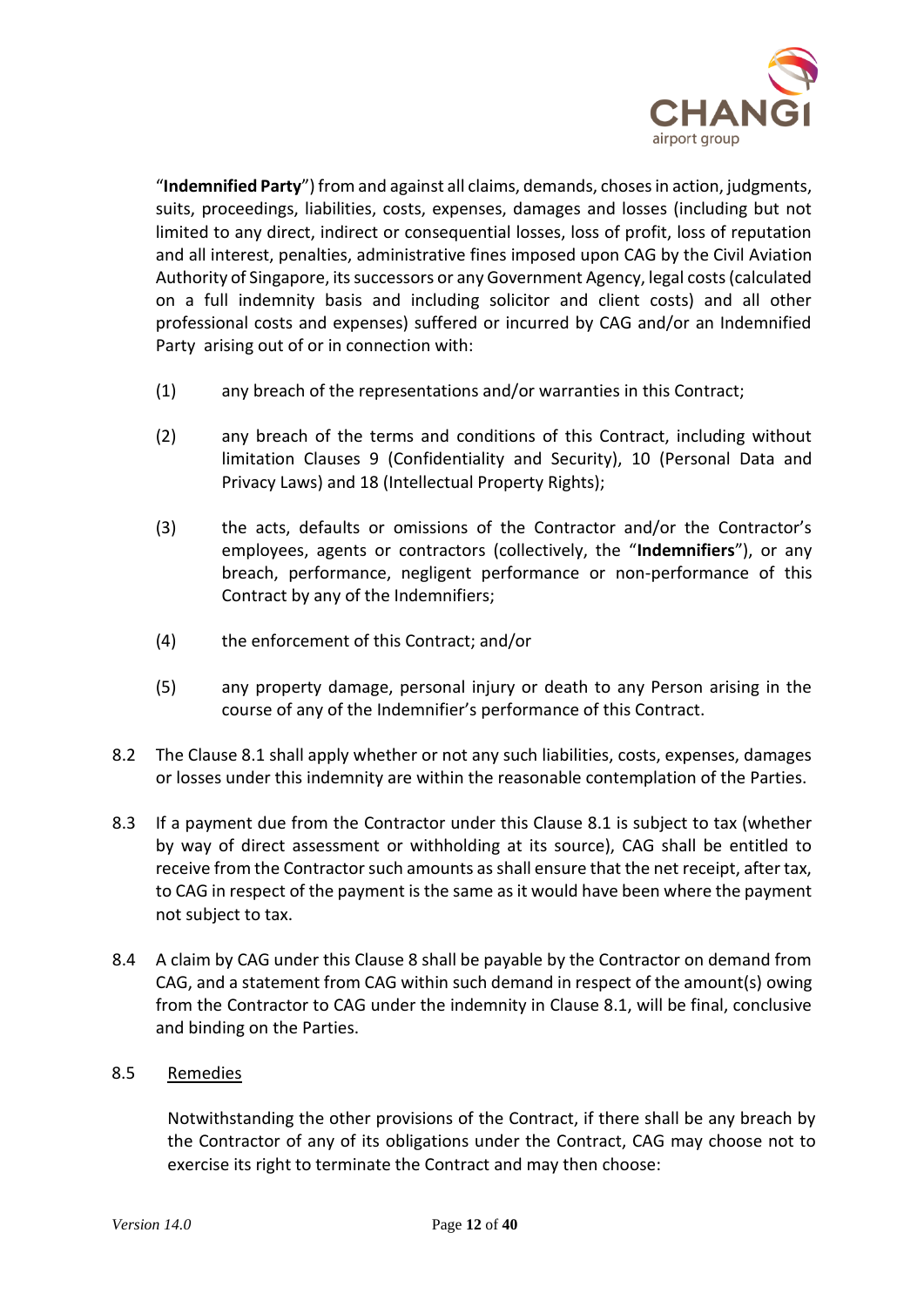

- (1) to engage the services of a third party (which may include any agent or subcontractor of the Contractor) to complete the provision of the Services and/or supply the undelivered Goods, in which event, the Contractor agrees that CAG shall be entitled to claim against the Contractor for damages; or
- (2) where the claim for damages may be an inadequate remedy for CAG and subject always to the discretion of the Court, to obtain an interlocutory order for specific performance together with a mandatory injunction (if the circumstances are appropriate to the grant of such an injunction) either or both in terms compelling the Contractor and its employees, agents and subcontractors thereafter to provide the Services and/or supply the Goods pursuant to the Contract,

and in either case, such relief shall not affect CAG's right to seek to recover any loss and damage suffered by it in respect of the Contractor's prior breach of its duties and obligations in connection with the provision of the Services and/or supply of the Goods.

- 8.6 The rights and remedies provided to CAG in the Contract are cumulative and not exclusive of any rights and remedies provided by Law.
- 8.7 The Contractor expressly acknowledges that the provisions of this Clause satisfy the requirements of reasonableness specified in the Unfair Contract Terms Act (Cap. 396 of Singapore) and that it shall be estopped from claiming the contrary at any future date in the event of any dispute with CAG concerning the Contractor's liability hereunder.
- 8.8 The provisions of this Clause shall survive the complete performance, termination or expiry of the Contract.

# **9. Confidentiality and Security**

- 9.1 Any Party who receives any Confidential Information ("**Recipient**") from the other Party disclosing such Confidential Information ("**Discloser**") before or during the Term or effective period of this Contract, shall:
	- (1) only disclose the other Party's Confidential Information to each of their employees, directors, officers, agents, professional advisers and contractors (collectively, the "**Authorised Representatives**") who (i) need to know the Confidential Information to the extent necessary for the performance of this Contract; (ii) are informed of the confidential nature of the Confidential Information; and (iii) have agreed with the Recipient in writing to obligations substantially similar to that in this Clause 9 with respect to the Confidential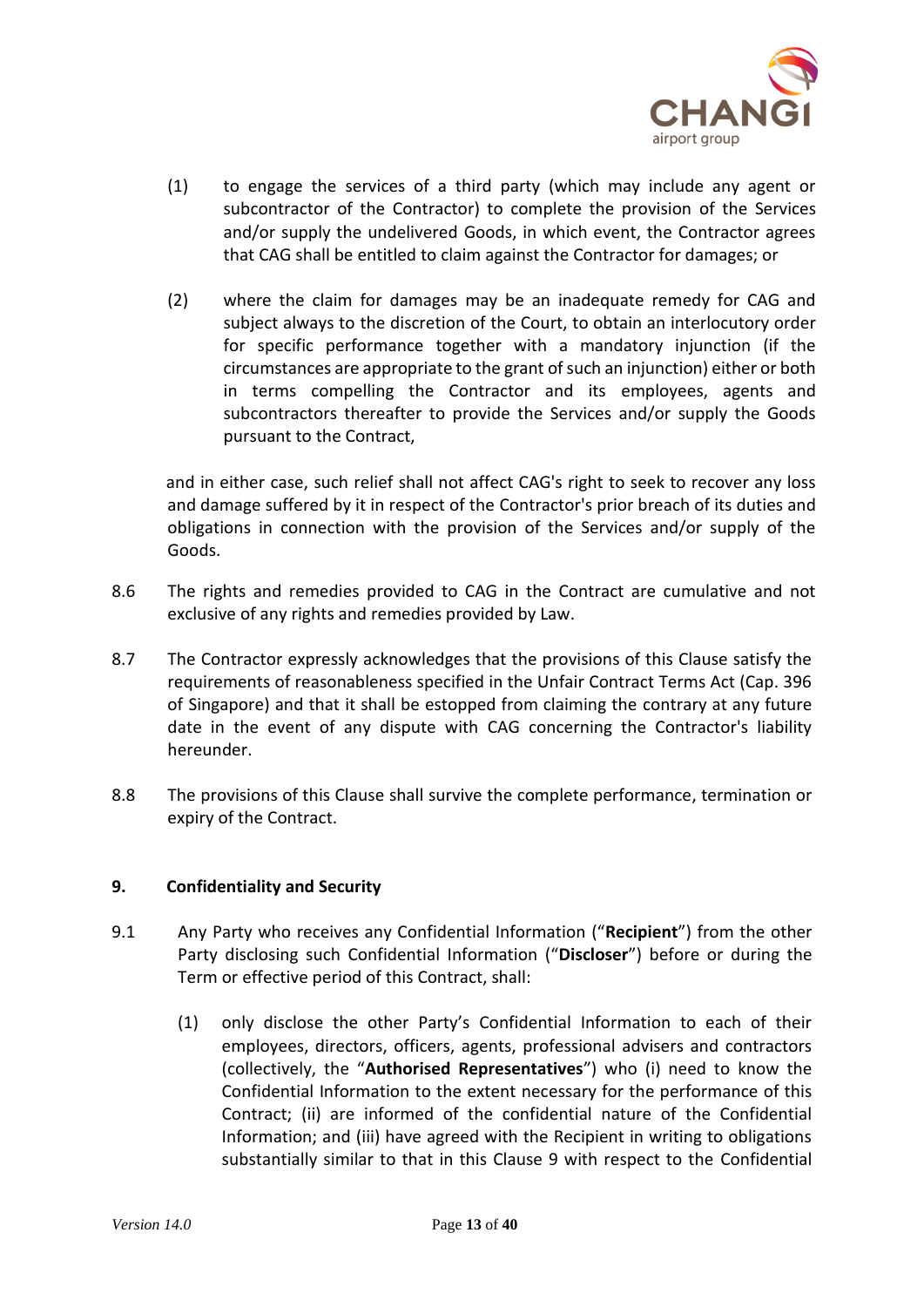

Information. Any breach by such Authorised Representatives of the provisions of this Clause 9 will constitute a breach by the Recipient;

- (2) keep and ensure that the Authorised Representatives keep the Confidential Information secret and confidential and use it only for the purposes of the Contract in accordance with this Clause 9;
- (3) establish and maintain adequate security measures to safeguard the Discloser's Confidential Information from any unauthorised access or use. The security measures established and maintained by the Recipient shall be no less than those which it applies to its own confidential information and which it warrants as providing reasonable protection against any unauthorised access or use; and
- (4) not and shall ensure that the Authorised Representatives do not, at any time for any reason permit any Confidential Information to be used by, disclosed or reproduced to any third party.
- 9.2 The Contractor shall not issue any release of information to the media in relation to this Contract without obtaining the prior written consent of CAG. The Contractor shall not publish or release, or allow or suffer the publication or release of, any announcement, statement, interview, news item, article, publication, advertisement, prepared speech or any other information or material pertaining to the Confidential Information, signing of this Contract and/or any part of the obligations to be performed under the Contract in any media, without the prior written consent of CAG. Any requests for interviews in relation to this Contract must be directed to CAG.
- 9.3 The Recipient shall notify the Discloser of the Confidential Information as soon as practicable of any unauthorised disclosure or use of the Discloser's Confidential Information and shall take all steps that the Discloser may reasonably require in connection thereof.
- 9.4 In the event that the Recipient is compelled by Law or regulatory body (including stock exchange) to disclose any of the Discloser's Confidential Information, the Recipient shall (i) to the extent legally permissible provide reasonable prior written notice to the Discloser of this disclosure; (ii) take steps to minimise the scope of such disclosure; and (iii) disclose only such Confidential Information that it is legally compelled to.
- 9.5 Upon the written request of the Discloser after the Contract is suspended or terminated, the Recipient shall, and shall procure that its Authorised Representatives: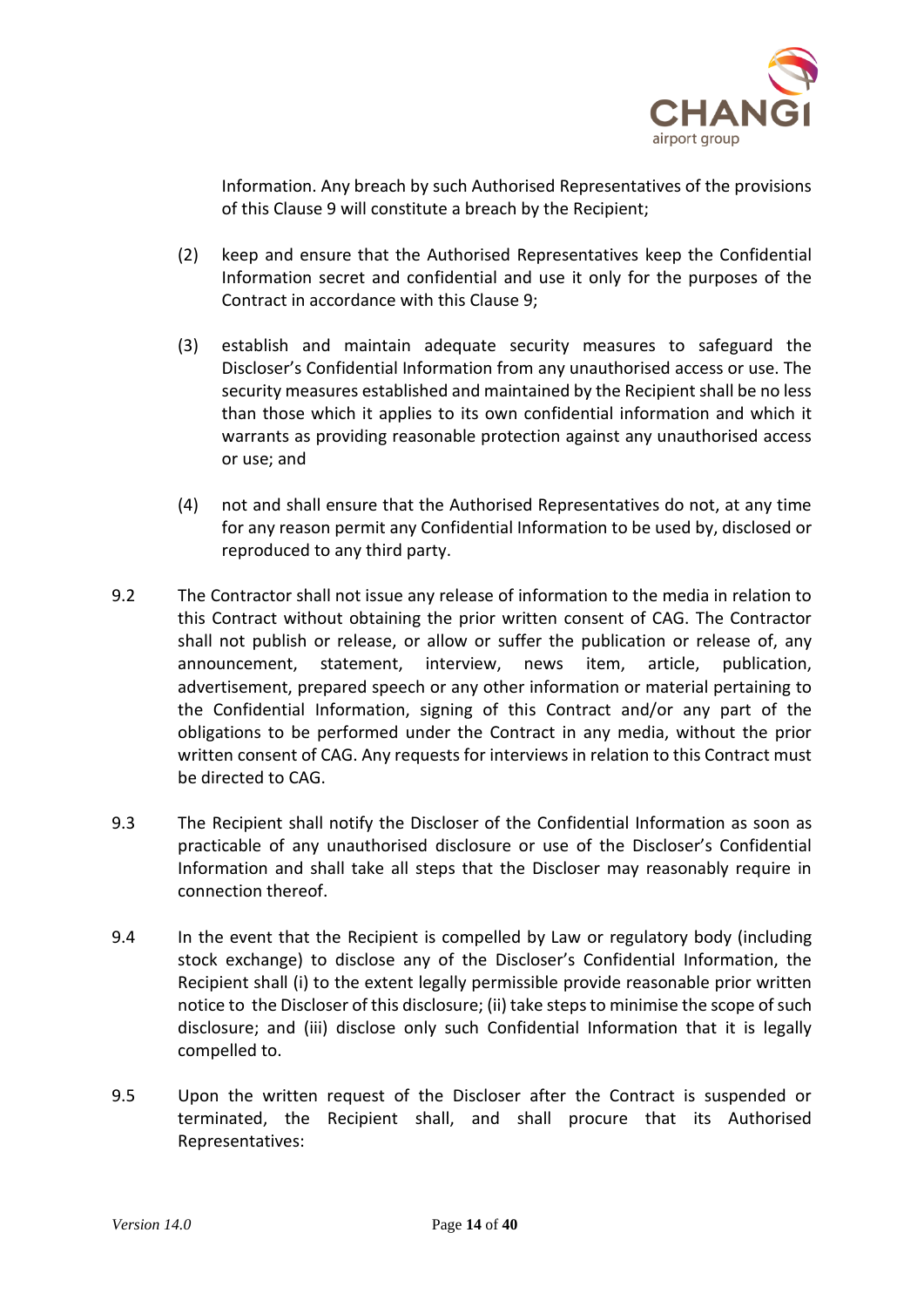

- (1) promptly deliver up, permanently delete, destroy or dispose of at its own cost all information, materials or documents in any medium that incorporate any part of the Confidential Information;
- (2) permanently delete or erase all the Confidential Information from its computer and/or communications systems and databases as well as all devices used by it and/or its Authorised Representatives; and
- (3) in respect of any data provided by CAG and CAG's Confidential Information, securely remove and destroy from all storage media used by the Contractor and any cloud service provider, all of such data and CAG's Confidential Information, and provide a certificate of attestation to CAG upon completion. The Contractor shall also ensure that all storage media used shall be securely erased before re-deployment, repair or disposal, and shall prevent reconstruction of data stored in the media,

unless retention by the Recipient of the Confidential Information is required by Law, legal proceedings, or if the Confidential Information forms part of records retained in its routine information technology back-up storage facilities and not capable of being readily located, segregated and accessed. The Confidential Information retained will be subject to the confidentiality obligations imposed by this Clause 9, and, if retained in the back-up storage facilities of such Recipient, deleted from the Recipient's systems in accordance with the Recipient's records retention policy.

- 9.6 The Recipient agrees that the Discloser has the right, in addition to its other rights and remedies, to seek injunctive relief, specific performance or other equitable relief for any threatened, anticipated or actual breach of this Clause 9.
- 9.7 The obligations imposed by this Clause 9 are in addition to and do not derogate from any obligations set out in any other confidentiality agreement, non-disclosure agreement or such other similar agreement that the Contractor and CAG may have entered into with respect to the same subject matter (the "**Confidentiality Agreement**"). The Confidentiality Agreement shall hereby be incorporated by reference to this Contract. In the event of any inconsistency between the Confidentiality Agreement and the provisions of this Contract, the provisions of this Contract shall prevail to the extent of the inconsistency.
- 9.8 Without prejudice to the foregoing, if the Contractor is supplying, or providing any Services relating to, any information technology system, software application or software pursuant to this Contract (collectively, the "IT Systems", each an "IT System"), the Contractor shall, during the Term:
	- (1) comply with CAG's info-security standards, policies, guidelines and procedures, including the Technical Reference Guide as provided by CAG as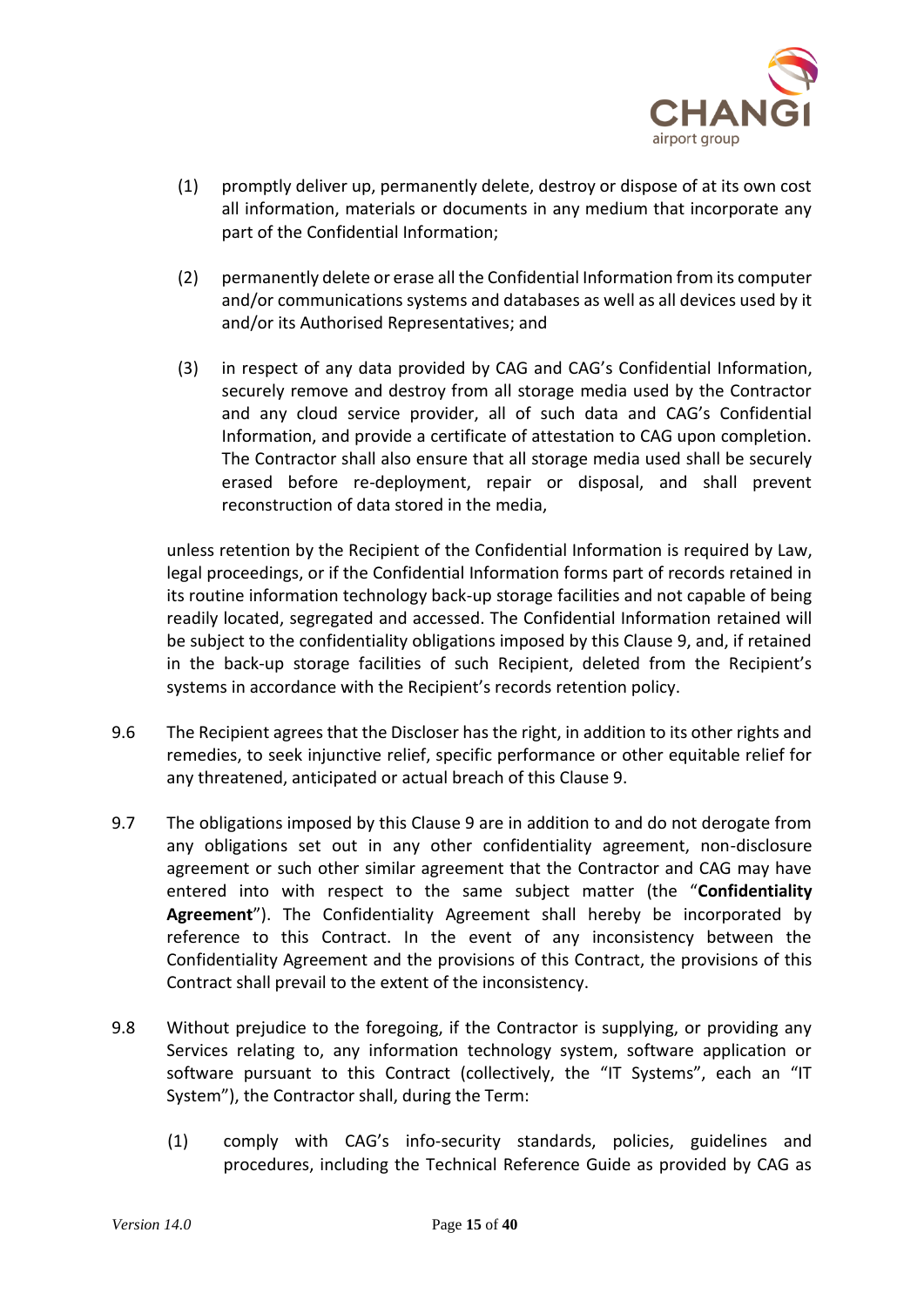

well as the compliance table to the same submitted by the Contractor and accepted by CAG as final, both of which shall hereby be incorporated by reference into this Contract;

- (2) provide all code and cache management in respect of the IT Systems;
- (3) provide CAG with service level agreement reports in respect of the IT Systems on a quarterly basis or as requested by CAG; and
- (4) be fully responsible for the solution architecture of the IT Systems.
- 9.9 In the event that any IT System Processes or is intended to Process Personal Data (as defined in Annex A), the Contractor shall, during the Term:
	- (1) be responsible for ensuring that data protection by design is made part of the solution architecture;
	- (2) if the Personal Data Processed is categorized by CAG as "Category 1A" or "Highly Sensitive" data (including but not limited to national identifiers, credit card numbers, biometric data or data of minors), or falls within such other category as notified by CAG to the Contractor:
		- (a) provide on-going routine scanning of any such IT System and its related databases, and perform any necessary remediation works after obtaining CAG's prior written approval; and
		- (b) perform regular checks on any such IT System and its related databases in respect of any data that has been retained beyond the data retention period as specified by CAG, and shall proceed to purge such data as soon as practicable after obtaining CAG's prior written approval;
	- (3) provide CAG with the Data Documentation of any IT System that collects, uses, stores or otherwise Processes Personal Data (as defined in Annex A), prior to the deployment of the IT System; and
	- (4) ensure that any Data Documentation provided to CAG in accordance with Sub-Clause 9.9 (3) is kept up-to-date.
- 9.10 In this Clause 9, "Data Documentation" shall mean documents relating to the technical Processing, design and governance of Personal Data (as defined in Annex A) and shall minimally include the following: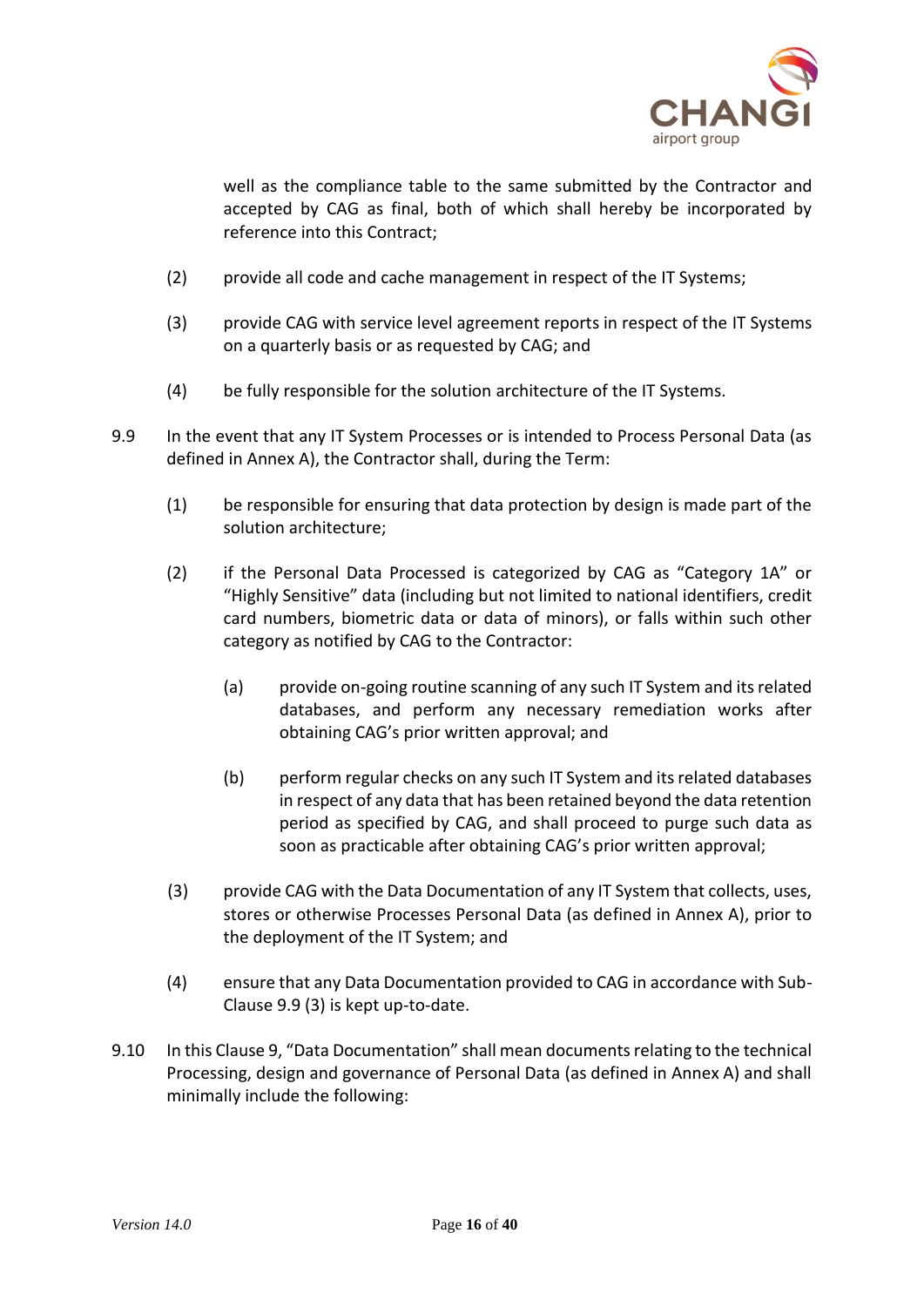

- (1) Data Architecture the view of the physical architecture that represents the how the data is stored and used in the IT System, integration framework and overall IT System design;
- (2) Data Mapping Diagram the diagram which shows the relationship between the data, tables, sources and entities stored in the database or data warehouse;
- (3) Data Definition Table the display of information of the data such as its meaning, data type and its relationship to other data; and
- (4) User Access Control Matrix the model which shows and describe the rights of users with respect to the data objects it has access to.
- 9.11 Except as otherwise specified, the obligations contained in this Clause 9 shall survive the complete performance, termination or expiry of the Contract.

# **10. Personal Data and Privacy Laws**

10.1 To the extent that the Contractor collects at CAG's direction or receives from CAG any Personal Data (as defined in Annex A) in connection with the performance of its obligations under the Contract, the Contractor agrees that the Data Processing Agreement set out in Annex A shall apply to govern any data collected, used, disclosed or otherwise processed under this Contract which may singly or in combination with other data identify an individual. The obligations of the Parties under this Clause 10 shall survive the complete performance, termination or expiry of the Contract.

# **11. Sub-Contracting and Assigning**

The Contractor shall not sub-contract or assign the Contract without the written consent of CAG.

# **12. Dispute Resolution and Governing Law**

# Dispute resolution

12.1 Any dispute, claim, disagreement or difference (each, a "**Dispute**") between the Parties arising out of or in connection with the Contract, including any question regarding the existence or validity or termination thereof, shall be resolved by reference to arbitration or by litigation at the election of CAG in accordance with Clauses  $12.1 -$ 12.3.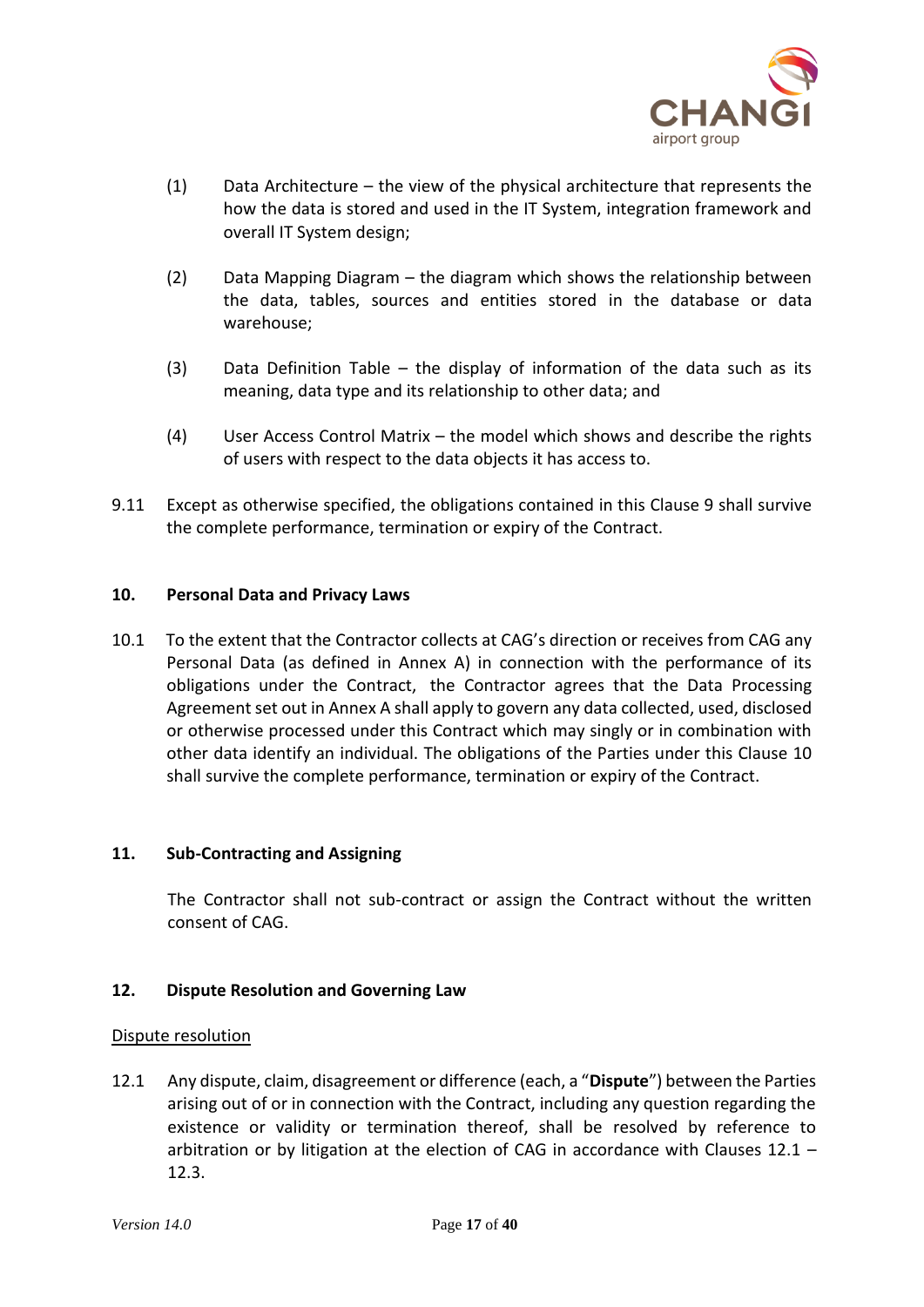

- 12.2 CAG may make an election to resolve a dispute by reference to arbitration or litigation of its own accord by written notice to the Contractor, or within thirty (30) days of the receipt of a written notice from the Contractor, which notice shall:
	- (1) be submitted within fourteen (14) days from the date the Dispute arose;
	- (2) state the specific Dispute to be resolved and the nature of the same; and
	- (3) request that CAG makes an election whether the Dispute as stated shall be resolved by reference to arbitration or by litigation.
- 12.3 If CAG does not make the election under Clause 12.2 within thirty (30) days of the receipt of the written notice from the Contractor, or if CAG elects to refer any Dispute to litigation, the Dispute shall be resolved by litigation before the Singapore courts and each Party agrees to submit to the exclusive jurisdiction of the Singapore courts for such purpose.
- 12.4 In the event that CAG elects to refer any Dispute to arbitration, the Contractor shall be notified by CAG accordingly, and such Dispute shall be referred to and finally resolved by arbitration administered by the Singapore International Arbitration Centre ("**SIAC**") in accordance with the Arbitration Rules of the SIAC for the time being in force, which rules are deemed to be incorporated by reference in this Clause 12.4. The arbitration shall be conducted in the English language. The seat of the arbitration shall be Singapore. The arbitral tribunal shall consist of one arbitrator to be agreed upon between the Parties.
- 12.5 Either Party may propose to the other Party the name(s) of one or more persons, one of whom would serve as the arbitrator. If no agreement is reached between the Parties within thirty (30) days after the receipt by one Party of such a proposal from the other, the arbitrator shall be appointed by the Chairman of the SIAC. Any reference to arbitration under this Clause 12 shall be a submission to arbitration within the meaning of the Arbitration Act (Cap. 10) for the time being in force in Singapore. The application of Part II of the International Arbitration Act (Cap. 143A), and the Model Law referred thereto, to this Contract, is hereby excluded.
- 12.6 The commencement of any arbitration or litigation shall not affect the obligation of the Contractor to continue the performance of its obligations under this Contract.
- 12.7 The Contractor hereby agrees to submit itself to the jurisdiction of the courts in Singapore in respect of any claim arising against the Contractor under the Contract which is referred to the courts and to obey any order or judgment of the courts in respect of such claim and when and so far as it may be necessary that any instrument or order issued from the courts or any appeal therefrom should be served on the Contractor in any proceedings to be taken for the enforcement of the Contract, the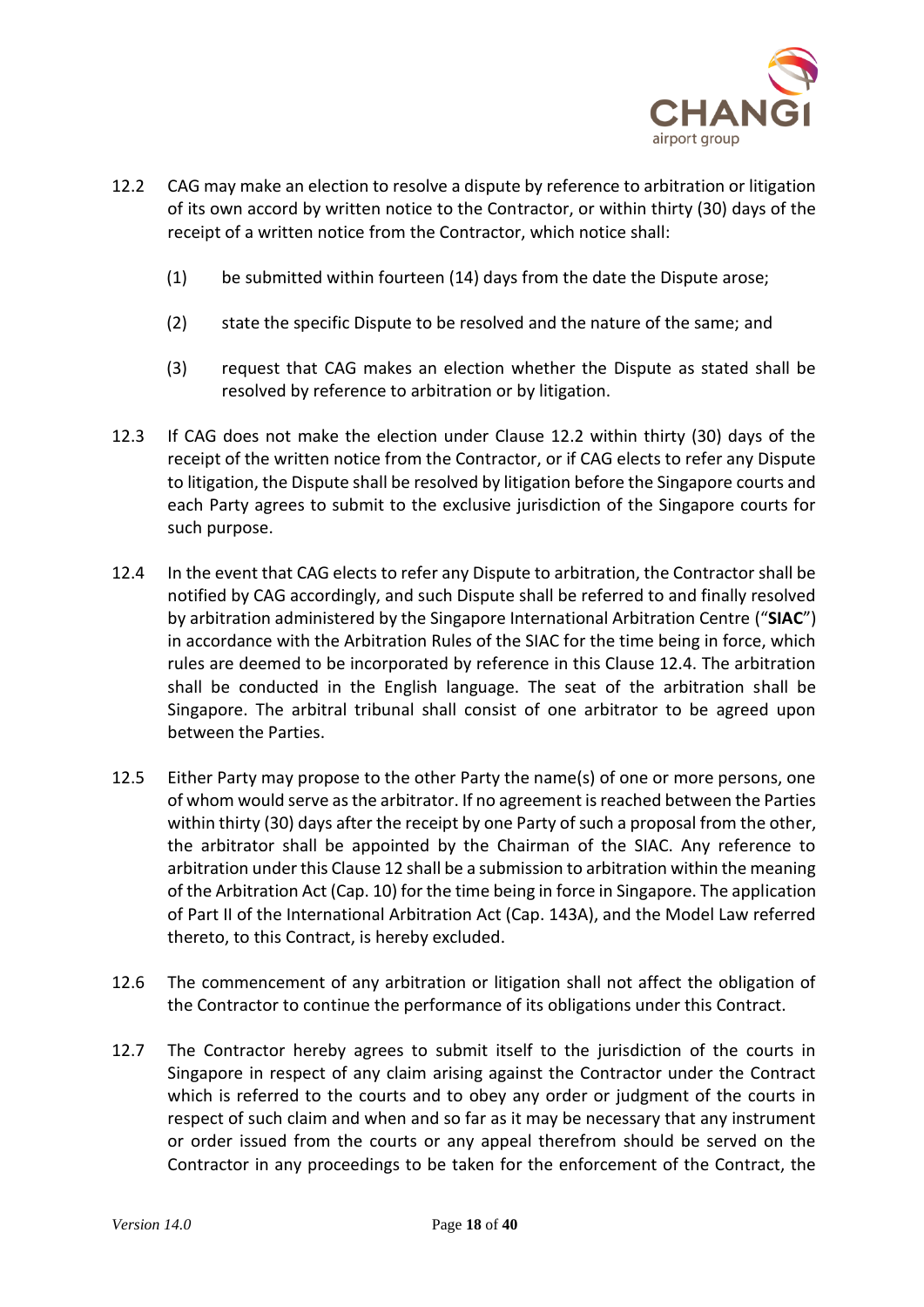

Contractor hereby agrees and consents that the service of such instrument or order on the Contractor in accordance with the Contract shall be in all respects operative and effective.

### Governing law

12.8 The Contract shall be governed by and construed in accordance with the Laws of the Republic of Singapore.

### **13. Termination**

- 13.1 CAG may terminate this Contract immediately by notice to the Contractor in the event that:
	- (1) the Contractor shall fail and continue to fail to perform or observe any of its obligations under the Contract despite having been given reasonable notice by CAG of such failure and reasonable time (which shall not be more than thirty (30) days after such notice) and opportunity to remedy such failure;
	- (2) the Contractor becomes insolvent, or is unable to pay its debts, under the applicable Laws (unless "proceedings" as defined in s 440(6) of the Insolvency, Restructuring and Dissolution Act 2018 have commenced without conclusion);
	- (3) if any order is made or a resolution is passed for the winding up of the Contractor (whether voluntarily or compulsorily, save for the purpose of solvent amalgamation or re-construction);
	- (4) if a liquidator, provisional liquidator, an administrator, administrative receiver, receiver and/or manager is appointed in respect of the whole or any part of the Contractor's assets, property, undertaking or business; or
	- (5) if the Contractor suffers any distress or execution upon its property.
- 13.2 Without prejudice to CAG's rights under Sub-clause 13.1, CAG may terminate the Contract by giving to the Contractor prior notice of not less than one (1) month, (or such other period as may be stated in the Contract or as may be agreed by the Parties in writing) notwithstanding the absence of any failure on the part of the Contractor to perform its obligations under the Contract, and without being obliged to give any reason for such termination.
- 13.3 Either Party may terminate this Contract in accordance with Sub-clause 16.3 (Force Majeure) below.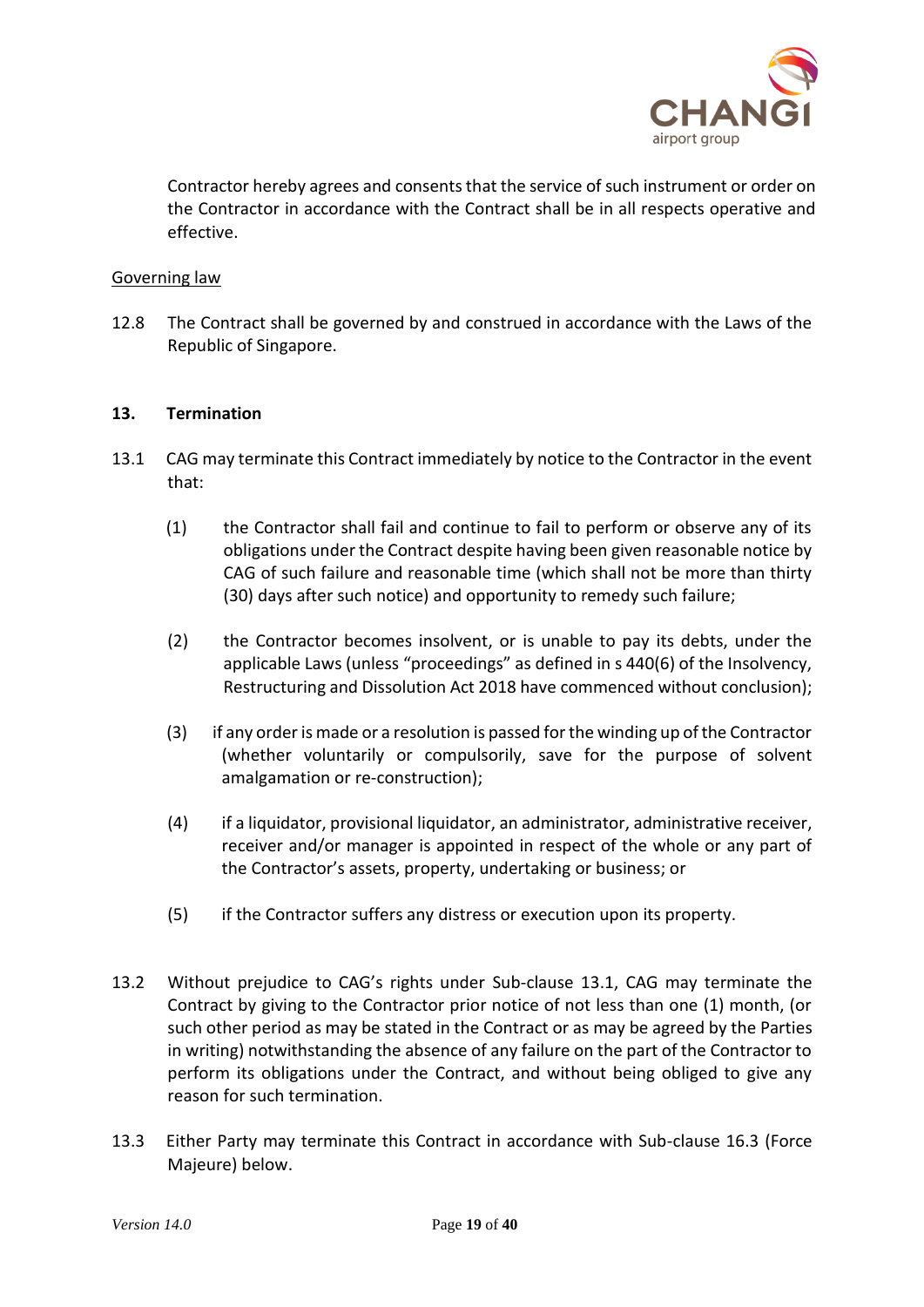

- 13.4 Upon any termination of the Contract:
	- (1) under Sub-clauses 13.1 or 13.2, the Contractor shall be entitled to receive payment for any Goods delivered and/or Services supplied in accordance with the terms of the Contract up to the effective date of termination, less any sum due to CAG in respect of antecedent breaches, if any, by the Contractor and the Contractor shall not be entitled to any further compensation or remuneration or any indirect or consequential losses; or
	- (2) under Sub-clause 13.1, CAG shall be entitled to obtain the same or comparable goods and/or services, as the case may be, from other Persons in replacement of the Goods and/or Services, as the case may be, not provided by the Contractor in accordance with the Contract, in which case all costs and expenses incurred by CAG in excess of the sum which would otherwise be payable to the Contractor for the Goods and/or Services, as the case may be, shall be payable as damages by the Contractor to CAG from all sums due or to become due to the Contractor under the Contract or other contracts made between CAG and the Contractor,

and in any such case, the Contractor shall immediately deliver up to CAG all the documents, information and any other things earlier provided by CAG to the Contractor for the purposes of the Contract, except where expressly agreed otherwise between the Parties.

13.5 Any termination of the Contract, for whatever reason, shall not prejudice or affect the accrued rights or claims and liabilities of either Party.

# **14. Warranty**

# 14.1 By Contractor

- (1) The "Warranty Period":
	- (a) with respect to each of the Goods, shall commence on the date of receipt of such Goods in Singapore. The Warranty Period for each of the Goods shall be twelve (12) months from the date of receipt of such Goods, or such period as agreed by the Parties in writing; and
	- (b) with respect to the Services, shall commence on the date of the commencement of the Term and shall be effective until a reasonable period after the expiry of the Term.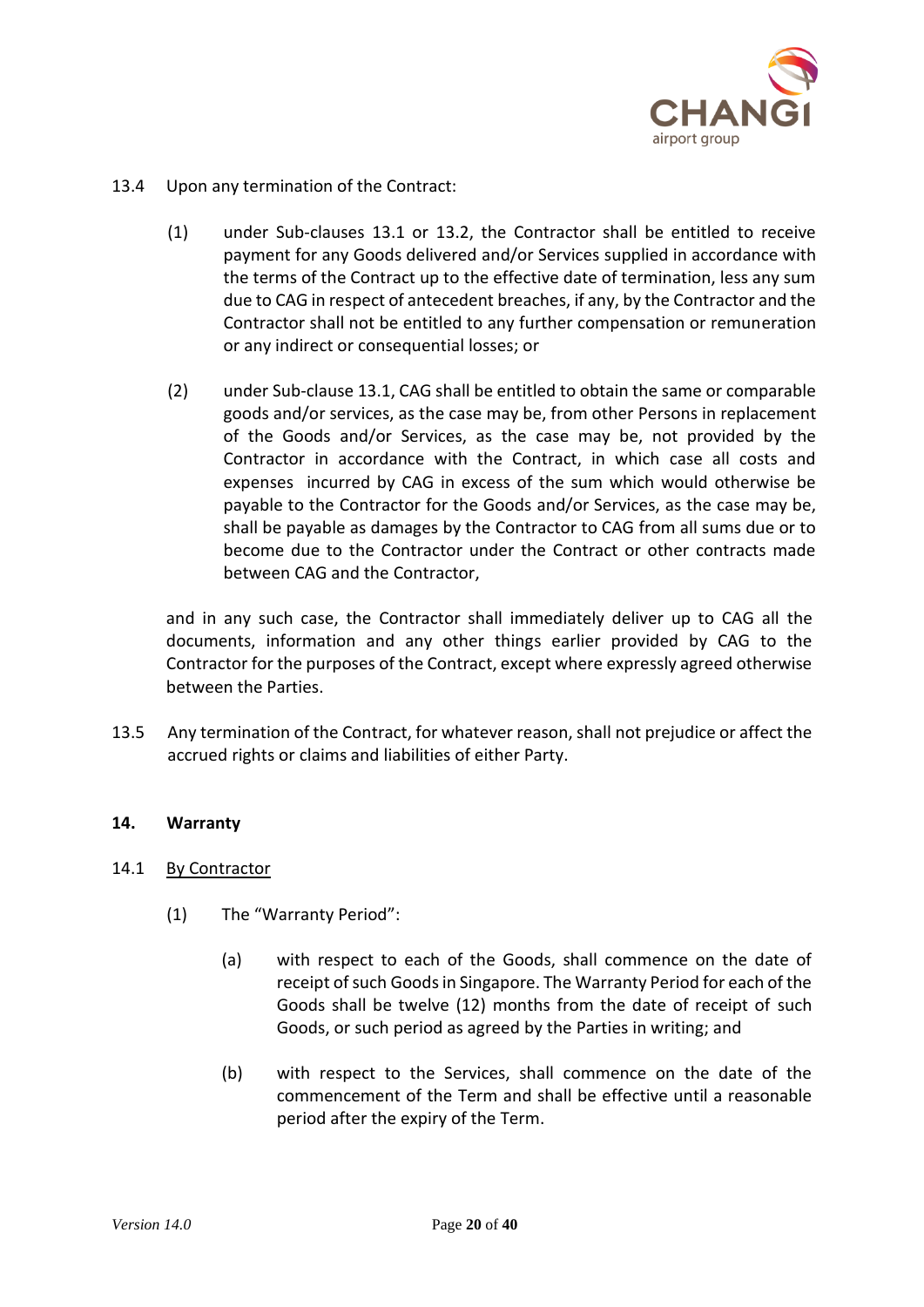

- (2) The Contractor represents and warrants that:
	- (a) as at the commencement date of the Term, all information, statements and representations contained in the Proposal are true, accurate and not misleading save as may have been specifically disclosed in writing to CAG prior to the issue of the Letter of Acceptance or the Agreement (as the case may be) or Purchase Order by CAG, and the Contractor shall promptly advise CAG of any fact, matter or circumstance of which it may become aware during the Term that would render any such information, statement or representation to be false or misleading;
	- (b) it has full capacity and authority to enter into and to perform its obligations under the Contract;
	- (c) its execution, delivery or performance of its obligations under this Contract will not result in a default under its constitution, any Laws to which it is subject, any judgment, order or decree of any governmental authority to which it is subject, or any agreement to which it is bound;
	- (d) there are no legal proceedings pending, threatened, or foreseeable against it, which would affect its ability to complete its obligations under the Contract;
	- (e) it has not taken or authorised any proceedings related to its bankruptcy, insolvency, liquidation, judicial management, receivership, dissolution or winding up;
	- (f) it has or has procured the knowledge, expertise, experience, capability and resources to provide the Services at all times in a good and workmanlike manner and within the highest standards of the relevant industry, including all necessary materials, tools, equipment and personnel which meet any description or specifications set out in the Contract (including without limitation the Particular Requirements/Specifications);
	- (g) it has or shall have, at its own expense, before providing any of the Services and/or supplying any of the Goods, all the necessary registrations, certificates, permits, licenses and authorisations to conduct business and provide the Services and/or supply the Goods;
	- (h) without prejudice to the rights that CAG may otherwise have at Law and in addition to the other warranties given, the performance of all of the Contractor's obligations hereunder and all materials and equipment provided by or on behalf of the Contractor in connection with the Services shall be free from defect or deficiency;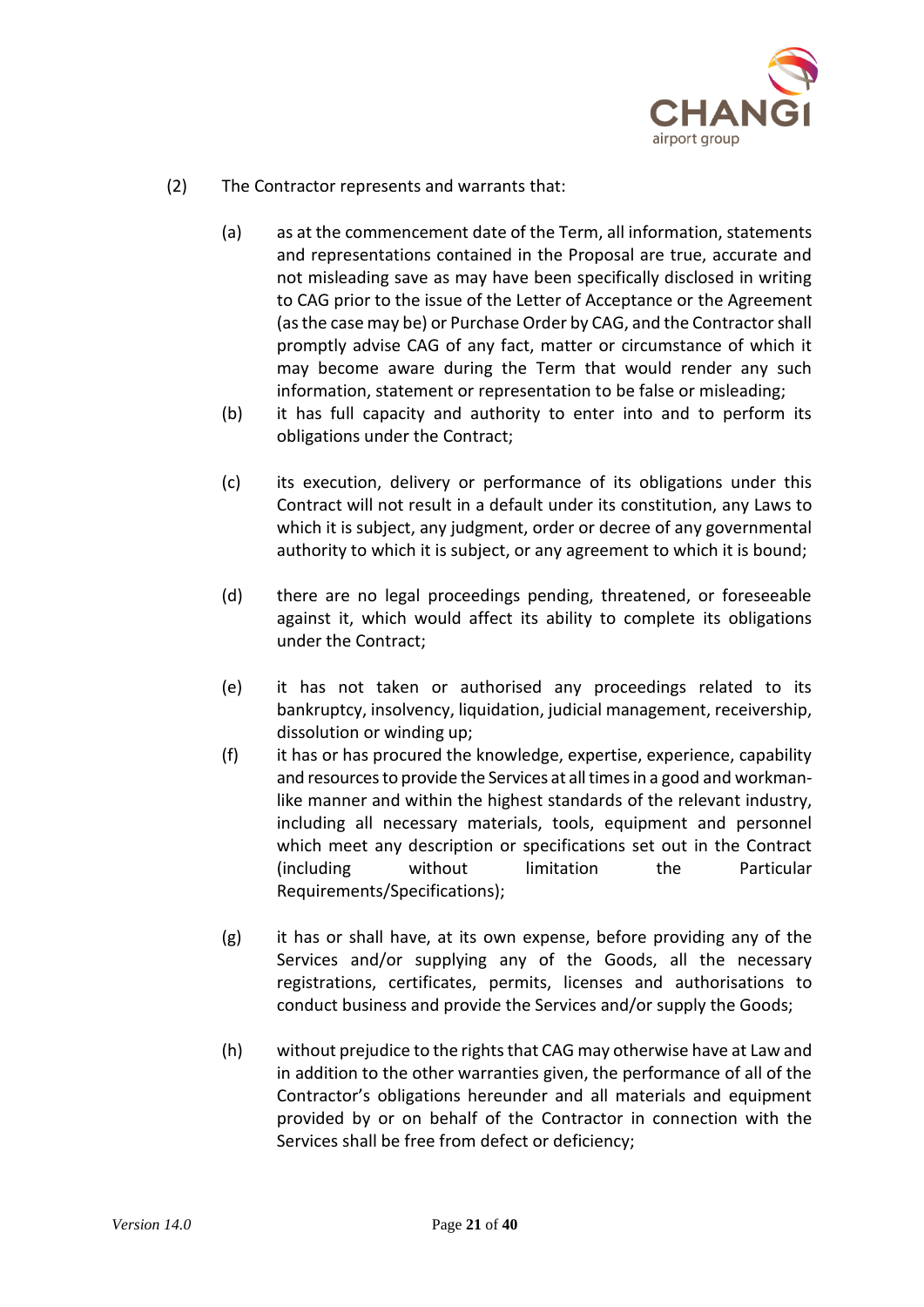

(i) neither it nor any of its employees, agents and sub-contractors is a Restricted Party and that it has not received notice of or is not aware of any claim, action, suit, proceeding or investigation against it with respect to Sanctions by any Sanctions Authority. The Contractor acknowledges and agrees that this is an on-going representation and the Contractor shall immediately inform CAG in writing in the event it becomes aware of any change in circumstances that would affect the representation made.

# 14.2 Assignment

The Contractor shall ensure that all warranties given to it by its agents, employees and/or sub-contractors pursuant to the Contractor's obligations under this Contract, shall be immediately assigned absolutely to CAG with copies thereof provided to CAG, or if CAG so agrees, otherwise made available for CAG's benefit.

# 14.3 Defect or deficiency

- (1) If, at any time during the Warranty Period, CAG discovers and notifies the Contractor of any deficiency of the Services, the Contractor shall at its own expense promptly remedy such deficiency.
- (2) If, at any time during the Warranty Period, any of the Goods are found to be:
	- (a) damaged, defective in design, materials or workmanship;
	- (b) not in accordance with the Contract, the Particular Requirements/Specifications, or any specifications incorporated into the Contract by reference or otherwise;
	- (c) inferior to any samples approved by the Contractor; or
	- (d) having been installed, operated, stored and maintained in accordance with the written instructions of the Contractor, fails to function properly or fails to meet any performance guarantees set forth in the Contract or specifications published by the Contractor as applicable to the Goods,

then unless it is shown that the foregoing is caused solely by improper use or mishandling by CAG, the Contractor shall, at its own expense (including transportation costs), at the written notification of CAG, replace, rectify or completely repair the damaged or defective Goods. The Contractor may, in lieu thereof, elect to replace the damaged or defective Goods.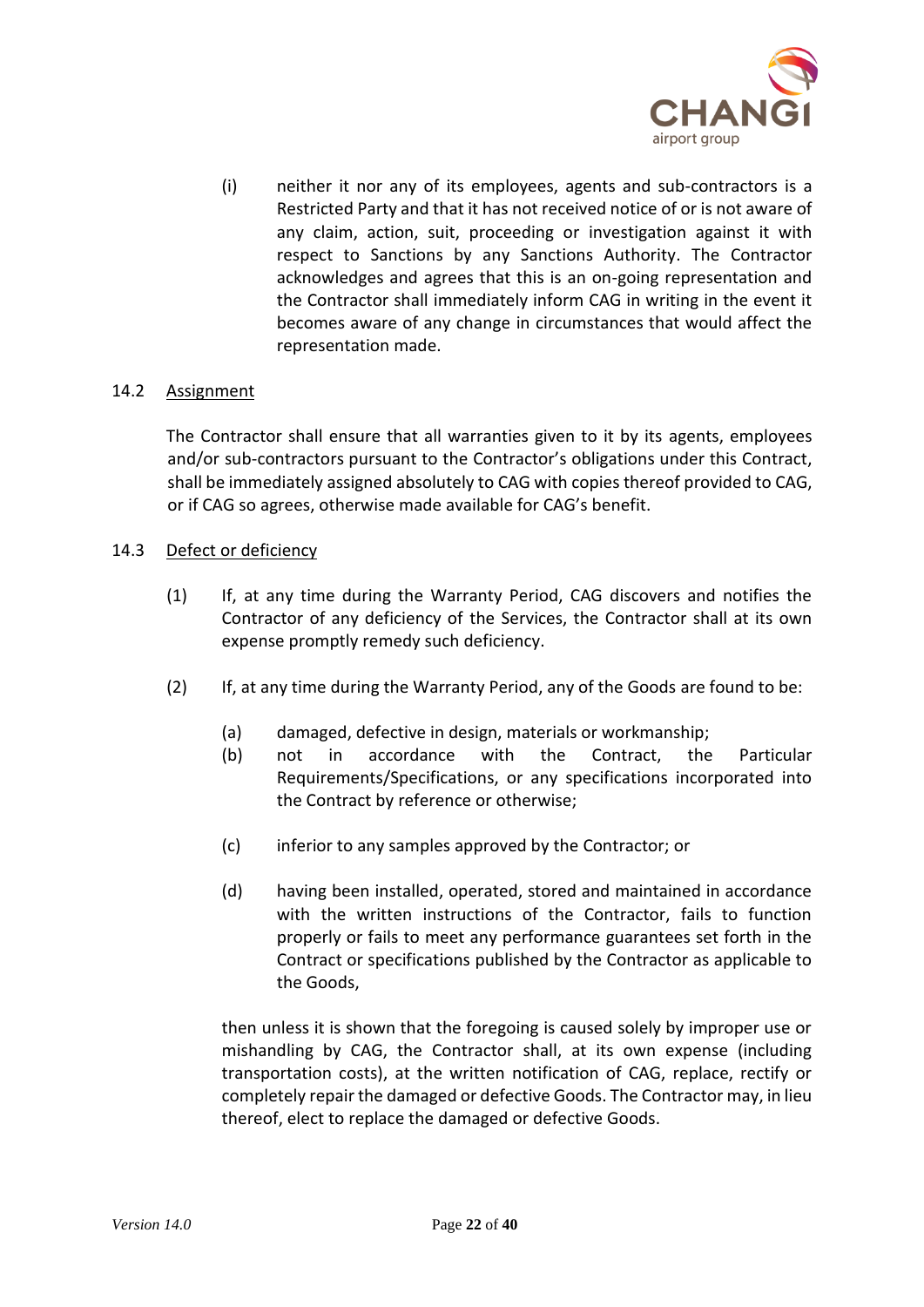

- (3) In the event that the Contractor does not fulfill any of its obligations under this Sub-clause 14.3, CAG shall have the right to purchase replacements of the Goods and/or Services, or remedy and make good any damage, defect or deficiency in any manner it deems necessary, and all costs thereby incurred shall be recoverable from the Contractor by deduction from any monies due to the Contractor under the Contract.
- 14.4 Save as provided in this Contract, no representations, warranties or conditions are given or assumed by CAG in respect of any information which is provided to the Contractor by CAG and any such representations, warranties or conditions are excluded, save to the extent that such exclusion is prohibited by the applicable Law.
- 14.5 The Warranty Period for the replacement or repaired Goods and/or Services shall be extended by a period equivalent to the period commencing from the date of the said notification to the date of acceptance of the repaired/replaced Goods and/or Services by CAG in Singapore. In the event that the Warranty Period (after such extension) outstanding at the date of such acceptance is less than one (1) month, the Warranty Period shall be extended by a further period of one (1) month.

# **15. Title and Risk**

- 15.1 Title to the Goods provided under the Contract shall pass from the Contractor to CAG upon successful completion of the acceptance test (if any) specified under the Contract or upon delivery if there is no acceptance test, whichever is earlier. The risk of loss or damage to the documentation (if any) specified under the Contract shall pass upon delivery of the Goods. However, the risk of loss or damage to the Goods shall only pass from the Contractor to CAG upon CAG's acknowledgement of receipt of the Goods.
- 15.2 Notwithstanding Clause 15.1, the risk of loss or damage to the Goods shall be borne by the Contractor from the time the Goods are redelivered by CAG to the Contractor for the purpose of modification, replacement, repair or rectification until the Goods are so modified, replaced or rectified and delivered again to CAG.
- 15.3 Title to equipment and all other property at any time furnished by CAG to the Contractor for the performance of this Contract shall at all times remain with CAG.
- 15.4 Risk of loss or damage to the equipment and all other property at any time furnished by CAG to the Contractor shall vest in the Contractor from the moment the Contractor takes delivery of the equipment or such other property until such time as the equipment or such other property is delivered to CAG.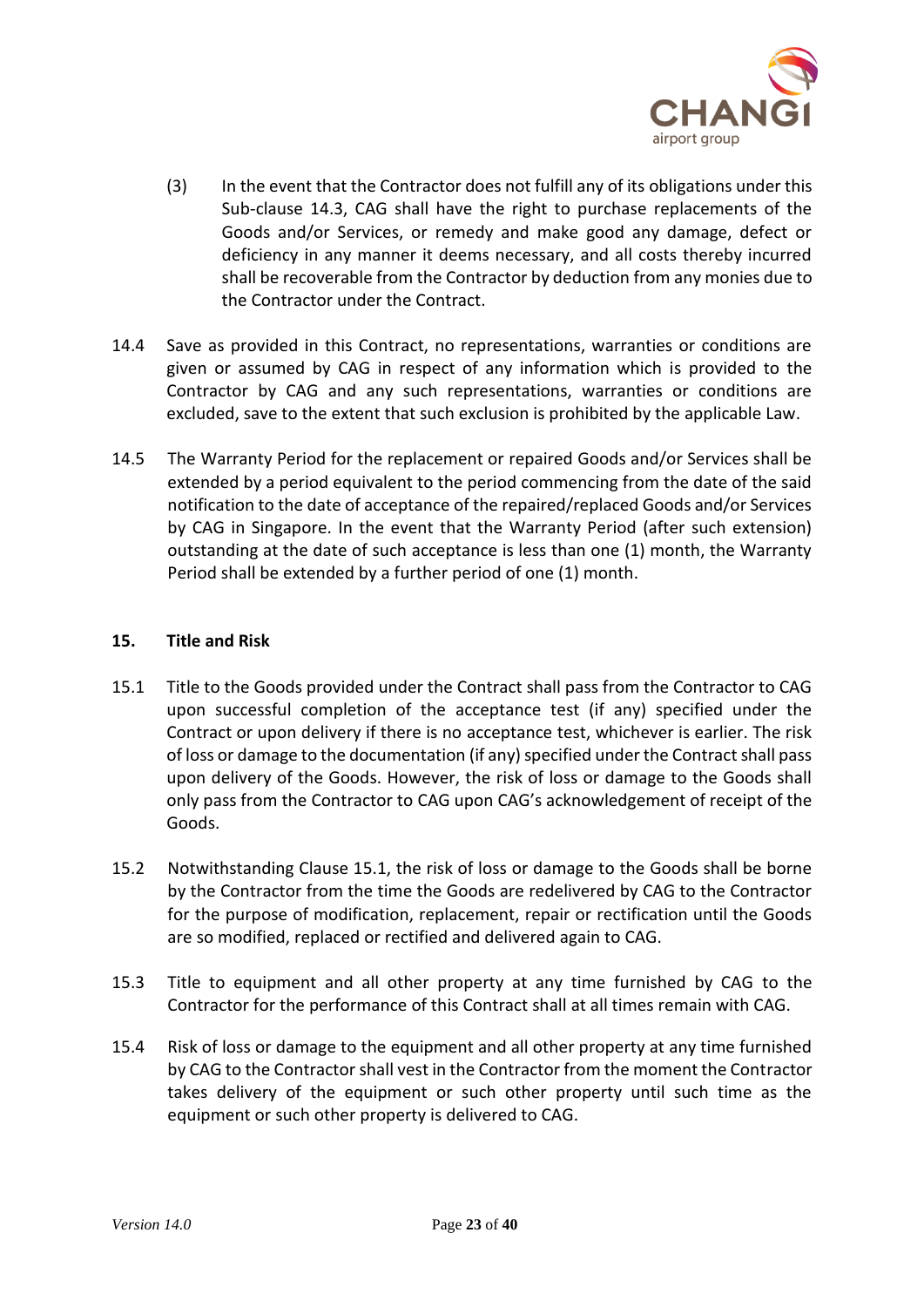

# **16. Force Majeure**

- 16.1 If any Party is by reason of Force Majeure rendered unable wholly or in part to perform its obligations under this Contract, then upon notice in writing of such Force Majeure from any Party affected to the other Party, the Party affected shall be excused from performance of its obligations to the extent to which they are affected by the circumstances of Force Majeure and for the period during which those circumstances exist, provided that nothing in this Clause shall relieve any Party of its obligations which have accrued at the date of such notice. The notice shall be given within fourteen (14) days from the earlier of the time the affected Party first had knowledge, or the time the affected Party ought reasonably to have knowledge of the Force Majeure, and, the affected Party must have made every effort to remove, remedy or mitigate the cause or effect of the Force Majeure, failing which the affected Party shall not be entitled to rely on this Clause 16.1.
- 16.2 CAG may require the Contractor to fulfil its other obligations referred to in Clause 16.1 immediately upon the cessation of the Force Majeure regardless of whether or not the Force Majeure shall cease during or after the period of the Contract or for further period reserved by CAG under any option provided in the Contract subject to earlier termination in accordance with the Contract.
- 16.3 If the Force Majeure continuesfor a period longer than thirty (30) days after the notice is issued pursuant to Clause 16.1, either Party may terminate the Contract by notice to the other Party with immediate effect.

# **17. Variation of Contract**

The provisions of the Contract may not be varied unless such variation shall have first been expressly accepted in writing by the Contractor and CAG.

# **18. Intellectual Property Rights**

- 18.1 The Contractor warrants that the Goods and/or the Services, as the case may be, do not infringe any copyrights, and all rights in relation to inventions, registered and unregistered trademarks (including service marks), registered and unregistered designs, circuit layouts, knowhow and any other rights resulting from intellectual activity in the industrial, scientific, literary and artistic fields.
- 18.2 It is agreed and declared between the Parties that the Contract is not intended and should not be taken as transferring the intellectual property of CAG to the Contractor or to any other Person.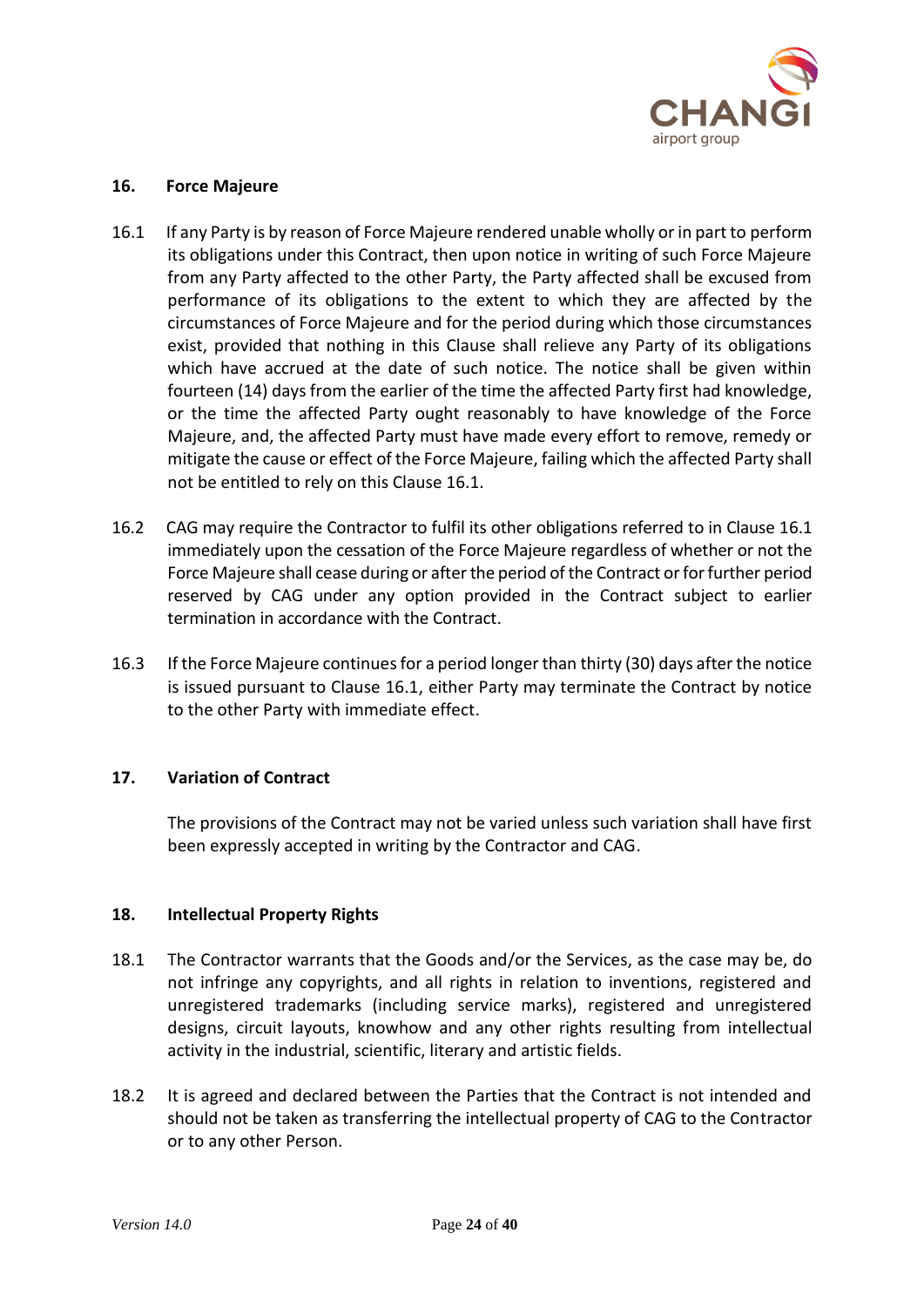

- 18.3 Each Party shall retain all rights, title and interest in and to its respective Background IP (defined below).
- 18.4 The Contractor shall not without the prior consent of CAG, use the name, logo, any trade name or registered trademarks of CAG, any images of Changi Airport or Seletar Airport or any part thereof, or any of CAG's Background IP in any advertising or communications to the public in any format.
- 18.5 All rights, title and interest in and to the Foreground IP (defined below) shall, by way of both present and future assignment, vest absolutely in CAG for the full duration of all such rights and all throughout the world, free from any encumbrances, and extending without limitation to the sole and exclusive right to exploit the same by any and all means in any and all media throughout the world, to the intent that the grant of protection thereby derived shall be solely in the name of and vest in CAG to the exclusion of the Contractor.
- 18.6 Notwithstanding the foregoing, if any part of the Foreground IP shall at any time accrue to the Contractor by operation of law or howsoever otherwise, and whether vested, future and/or contingent, the Contractor hereby irrevocably assigns such rights to CAG immediately upon the vesting of such rights in the Contractor, such that CAG shall be entitled to all rights, title and interest in and to the same on the same terms as set forth in Sub-clause 18.5 above.
- 18.6A Where any of the Foreground IP and/or the Contractor's Background IP is created by the Contractor and/or its employees and the copyright contained therein belongs to the Contractor, the Contractor hereby waives their right (if any) to be identified, and where any of the Foreground IP and/or the Contractor's Background IP is created by any other Persons (other than the Contractor) and the copyright contained therein is assigned, licensed or sub-licensed (as the case may be) to the Contractor, the Contractor hereby undertakes to obtain an express waiver in writing of their right (if any) to be identified, from all such Persons and to provide the same to CAG as soon as reasonably practicable. In any event, and unless specifically agreed with CAG, the Contractor hereby warrants that it shall ensure that any right to be identified (if any) existing or subsisting in any and all Foreground IP and/or the Contractor's Background IP provided to CAG have been waived in writing.
- 18.7 The Contractor hereby grants or shall procure the grant of an irrevocable, nonexclusive, royalty-free, sub-licensable, transferable, worldwide and perpetual licence or sub-licence to CAG, to use, reproduce, adapt, modify, format, re-format, create derivative works of, publish, publicly perform or display, and/or combine with any other works, any of the Contractor's Background IP (defined below), for any and all purposes as CAG may see fit under this Contract.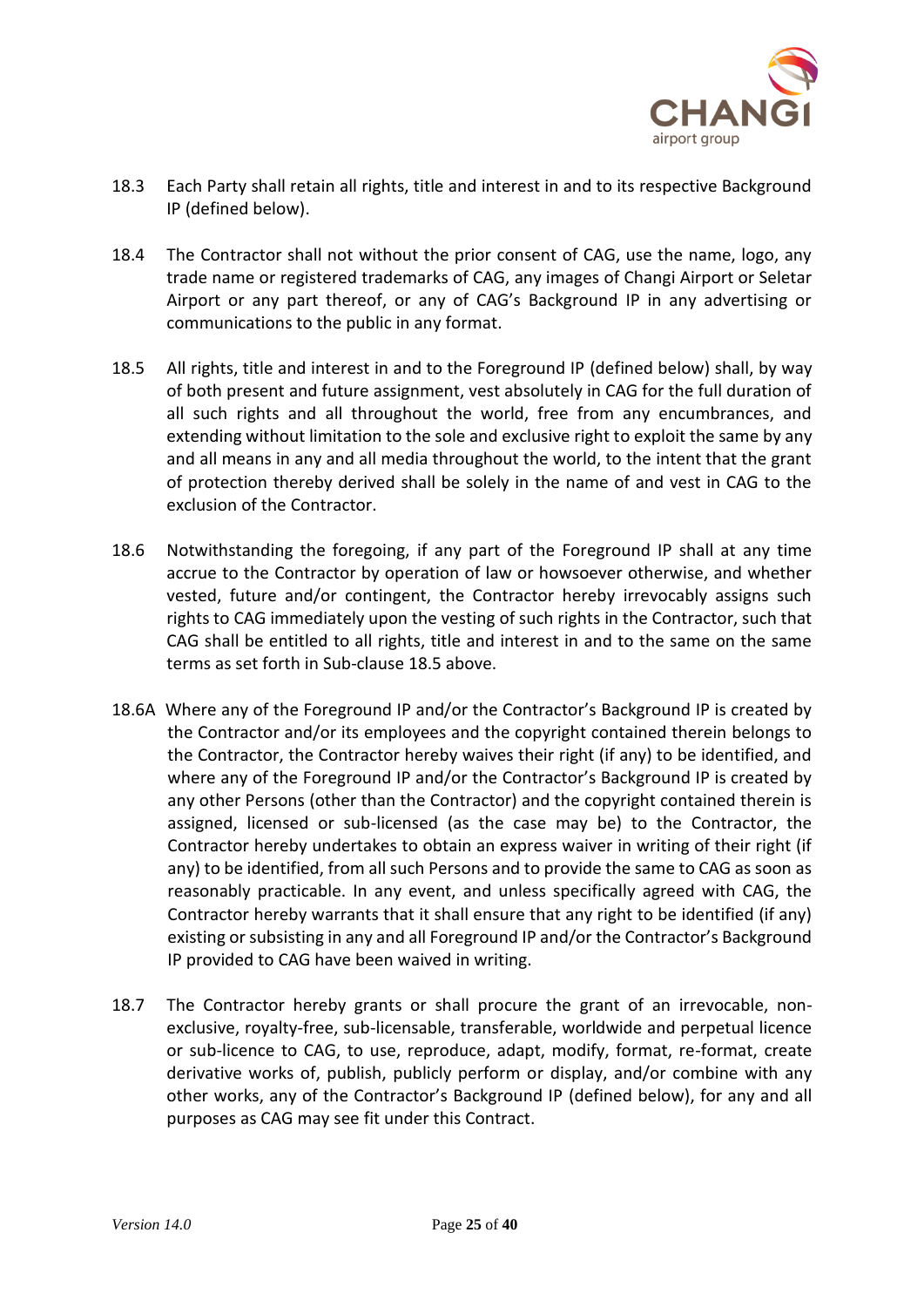

- 18.8 If the Contractor, or any of its subcontractors or suppliers intends to assign any of the Contractor's Background IP, the Contractor shall ensure and procure that the assignee of such Background IP and every successor in title to the same has prior written notice of the licence or sub-licence granted pursuant to Sub-clause 18.7, and agrees to continue granting the licence or sub-licence on the same terms herein to CAG.
- 18.9 The Contractor hereby warrants, represents and undertakes that:
	- (1) it has the authority and all rights to assign the Foreground IP, license and/or sub-license the Contractor's Background IP in accordance with the terms hereunder, and further agrees that from the date of this Contract, the Contractor has no further claims to the Foreground IP;
	- (2) the Foreground IP and/or the Contractor's Background IP do not and shall not infringe any IP (defined below) rights;
	- (3) the Foreground IP are original works created by the Contractor, its subcontractors or suppliers (as the case may be) for this Contract;
	- (4) the use and exploitation by CAG of the Foreground IP and/or the Contractor's Background IP, in accordance with this Contract, shall not expose CAG to any claim, action or proceeding, or damage the reputation of CAG;
	- (5) upon request by CAG, it will execute all documents, do all such acts, render such assistance and take such other action as CAG may require, at CAG's expense, to perfect, confirm and protect CAG's rights, including without limitation any rights granted to CAG under this Contract;
	- (6) it has not granted, and will not grant, any rights to enter into any agreements that will prevent or limit the rights of CAG under this Contract; and
	- (7) when requested by CAG, it will provide CAG with any and all documents relating to the Foreground IP and/or the Contractor's Background IP in its possession or control, including any copyright certificates (if any), plans, written works etc, in a timely manner and in any event not more than ten (10) days from the date of CAG's request.
- 18.10 The Contractor shall immediately notify CAG in the event that any third party makes any claims arising in connection with any threatened or actual claim for infringement of Foreground IP and/or the Contractor's Background IP. The Contractor agrees that it shall not at any time admit liability or otherwise settle or compromise or attempt to settle or compromise the said claim or action, and shall offer all reasonable assistance and cooperation in the defence, settlement or compromise of such claim as may be required by CAG.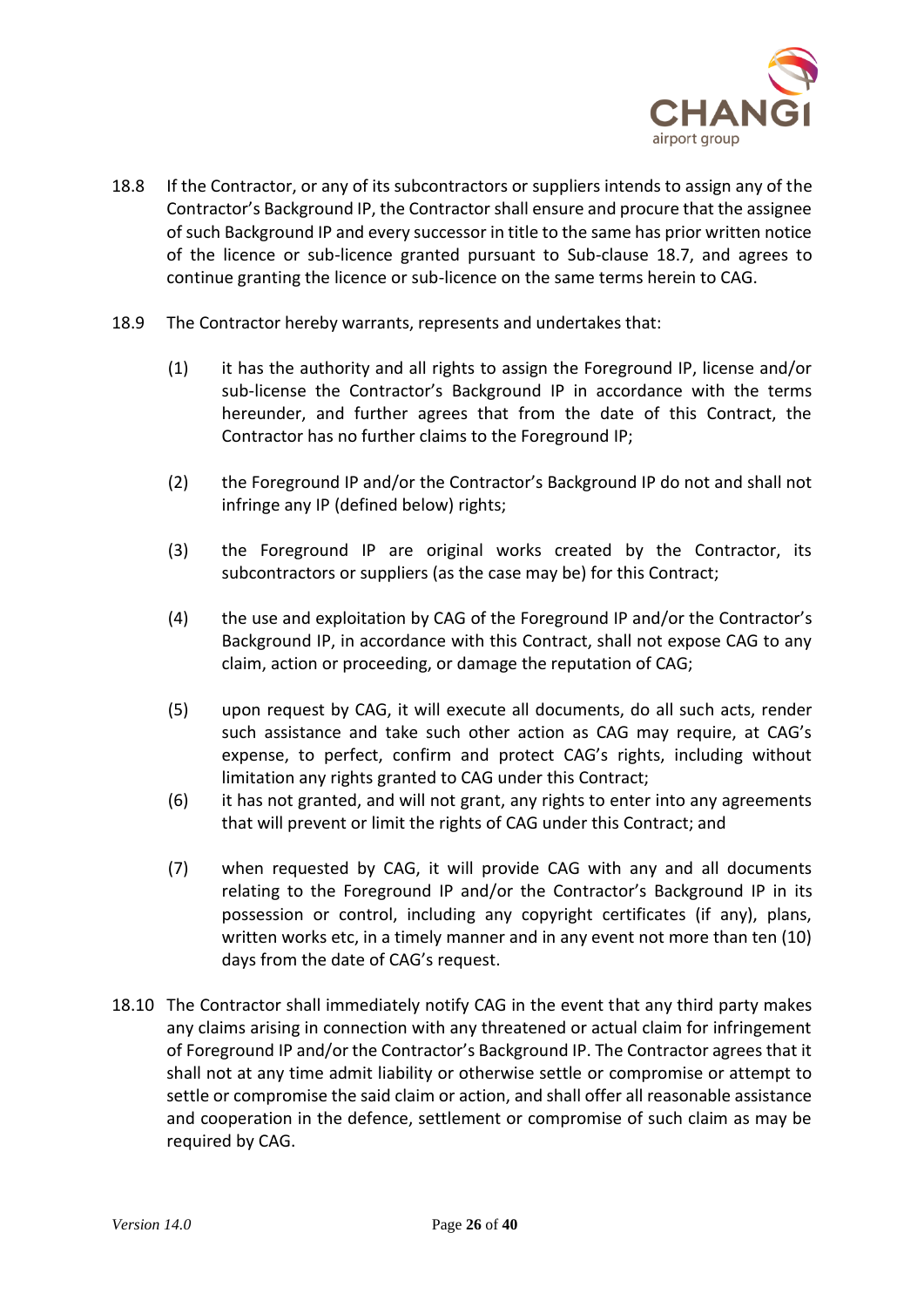

- 18.11 Where any injunction restraining the use or exploitation by CAG of any Foreground IP and/or the Contractor's Background IP is, in the opinion of CAG, likely to be granted by a court to a third party, the Contractor shall do all such acts and things either to render such IP non-infringing without affecting any of the Contractor's other duties and obligations under this Contract, or shall at CAG's option and at the Contractor's expense, obtain a licence from such third party granting CAG the right to continue using them.
- 18.12 In this Contract, in particular at this Clause 18:
	- (1) "**Background IP**" means any IP created otherwise than in the course of the performance of this Contract;
	- (2) "**Contractor's Background IP**" means all Background IP introduced to, disclosed by, supplied by or otherwise expressly documented by the Contractor and made available to CAG pursuant to this Contract, whether or not such IP is owned by the Contractor;
	- (3) "**Foreground IP**" means any IP that results from or is generated pursuant to, or for the purpose of, or in the course of the performance of, this Contract including such IP in the Deliverables, but excluding the Background IP; and
	- (4) "**IP**" means the intellectual property rights recognised under the law of any jurisdiction anywhere in the world, including without limitation, patents, trademarks, copyright and registered designs.

# **19. Taxes**

- 19.1 The Contractor shall be responsible and liable for all corporate and personal income taxes, withholding taxes, customs duties, fees, fines, levies, assessments and other taxes payable under the Laws of Singapore by the Contractor or its employees, agents or subcontractors in carrying out their obligations under the Contract. For avoidance of doubt, the Contractor shall be the importer of records at all times.
- 19.2 If the Contractor, its employees, agents or subcontractors shall be liable to pay a tax, fee, duty, fine, levy and assessment in Singapore and CAG receives or may receive a request from the tax authorities to pay such tax on behalf of or to withhold payments under the Contract from the Contractor and/or its employees, agents or subcontractors for payment of such tax, the Contractor hereby authorises CAG to comply with such request. CAG shall release such sum withheld when the Contractor provides CAG with a letter from the Inland Revenue Authority of Singapore stating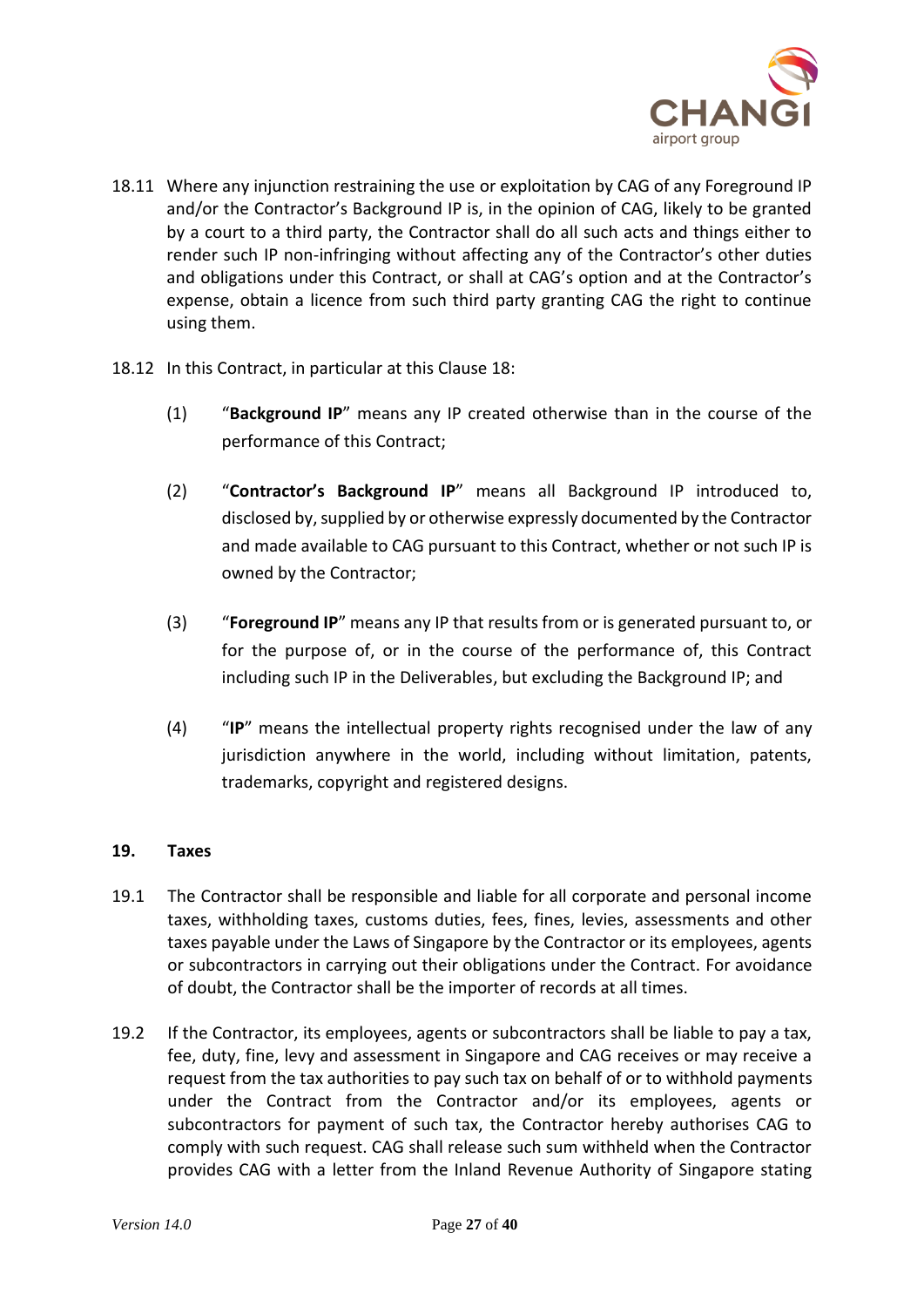

that the Contractor is cleared or exempted from tax or indicating the actual amount to be deducted and withheld from the payment(s) due to the Contractor for tax. For the avoidance of doubt, no interest whatsoever shall be payable on any payment deducted and withheld by CAG under this Clause .

- 19.3 CAG shall pay to the Contractor a sum equivalent to the Goods and Services Tax chargeable under the GSTA (or a tax of a similar nature which may be or become chargeable or imposed by the competent authorities) on the provision of the Services and supply of the Goods, if the Contractor is a taxable person for the purpose of such tax.
- 19.4 Any invoice or other request for payment of monies due to the Contractor under the Contract shall, if it is a taxable person for the purpose of such tax, be in the same form and contain the same information as if it were a tax invoice for the purposes of the Laws made under such Act.

# **20. Compliance with Laws**

- 20.1 The Contractor shall at all times observe, comply and act in accordance with and procure that their employees, agents and subcontractors observe, comply and act in accordance with the requirements under this Contract and the Laws, and obtain and secure all Requisite Consents.
- 20.2 Without prejudice to the foregoing Clause 20.1, the Contractor shall at all times observe and conform with all such rules, regulations, bye-laws, codes and directions as may be imposed on the Contractor by CAG and/or other Government Agencies from time to time for the management and administration of the Singapore Changi Airport, and at all times ensure that the Contractor's employees, agents and subcontractors observe and comply with the same.

# **21. Notices and Execution**

- 21.1 Unless notified otherwise, all communications and notices by either Party to the other Party shall be deemed to have been properly served:
	- (1) if delivered by hand or registered post to such other Party at its address stated in the Contract or to any other address notified by such other Party to the notifying Party before such communication or notice;
	- (2) if the Contract shall be made through the Supplier Portal, if delivered in accordance with the notice provisions of the terms and conditions of use of the Supplier Portal; or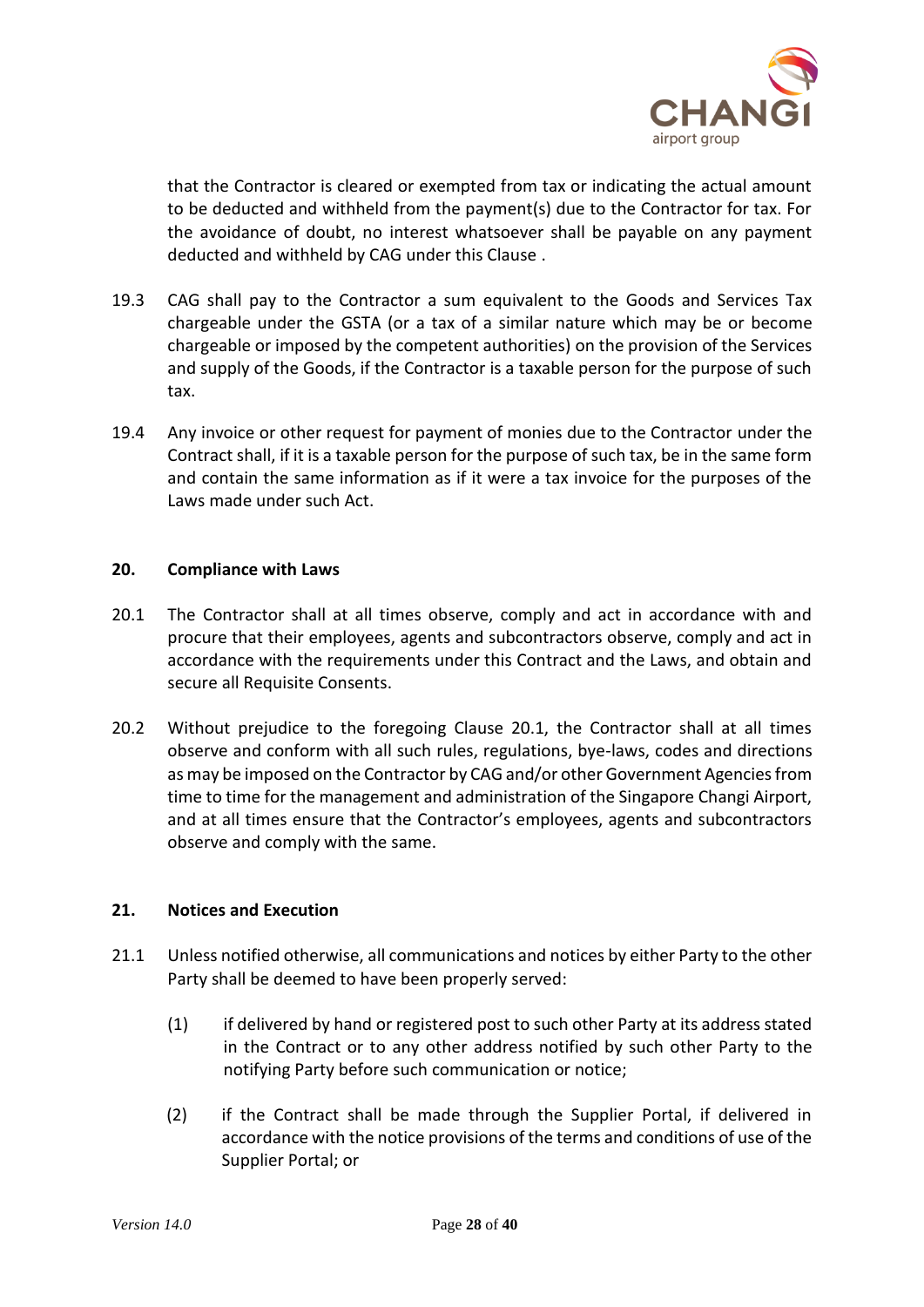

- (3) if sent to the email addresses stated in the Contract or such other updated email addresses informed by either Party to the other Party.
- 21.2 A demand or notice made or given by one Party to another Party in accordance with Sub-clause 21.1 shall be effected and deemed to be duly served:
	- (1) if it is delivered, when left at the address required by Sub-clause 21.1;
	- (2) if it is sent by prepaid post (air-mail, if international), two (2) days after it is posted; or
	- (3) if it is sent by email, at the time of transmission provided no delivery failure or out of office notification is received;

and in proving such service in Sub-clauses 21.2 (1) and (2) it shall be sufficient to prove that delivery by hand was made or that the envelope containing such notice or document was properly addressed and posted as a prepaid ordinary mail.

- 21.3 Parties may execute this Contract in counterparts, which taken together will constitute one instrument.
- 21.4 Parties agree that this Contract may be electronically signed by the authorised representatives of the Parties, including by the affixing of (i) a scanned copy or photograph of a wet ink signature; (ii) a jpeg or other electronic format signature; or (iii) an electronic or digital signature using an electronic signing platform with an identity authentication method (by password or otherwise), and the Parties shall accordingly deem such electronic signatures to be original and authentic signatures.

# **22. Limitation of Liability**

22.1 Notwithstanding any remedy set forth herein, CAG shall in no event be liable to the Contractor for any loss of profit, loss of reputation, loss of earnings, or for any indirect, incidental, consequential, punitive or other special damages suffered by the Contractor, its customers, employees, agents or subcontractors (including legal costs calculated on a full indemnity basis and solicitor and client costs, and other professional costs and expenses), arising out or of or in connection with this Contract, even if any of the foregoing were reasonably foreseeable or if CAG has been advised of the possibility of such damages.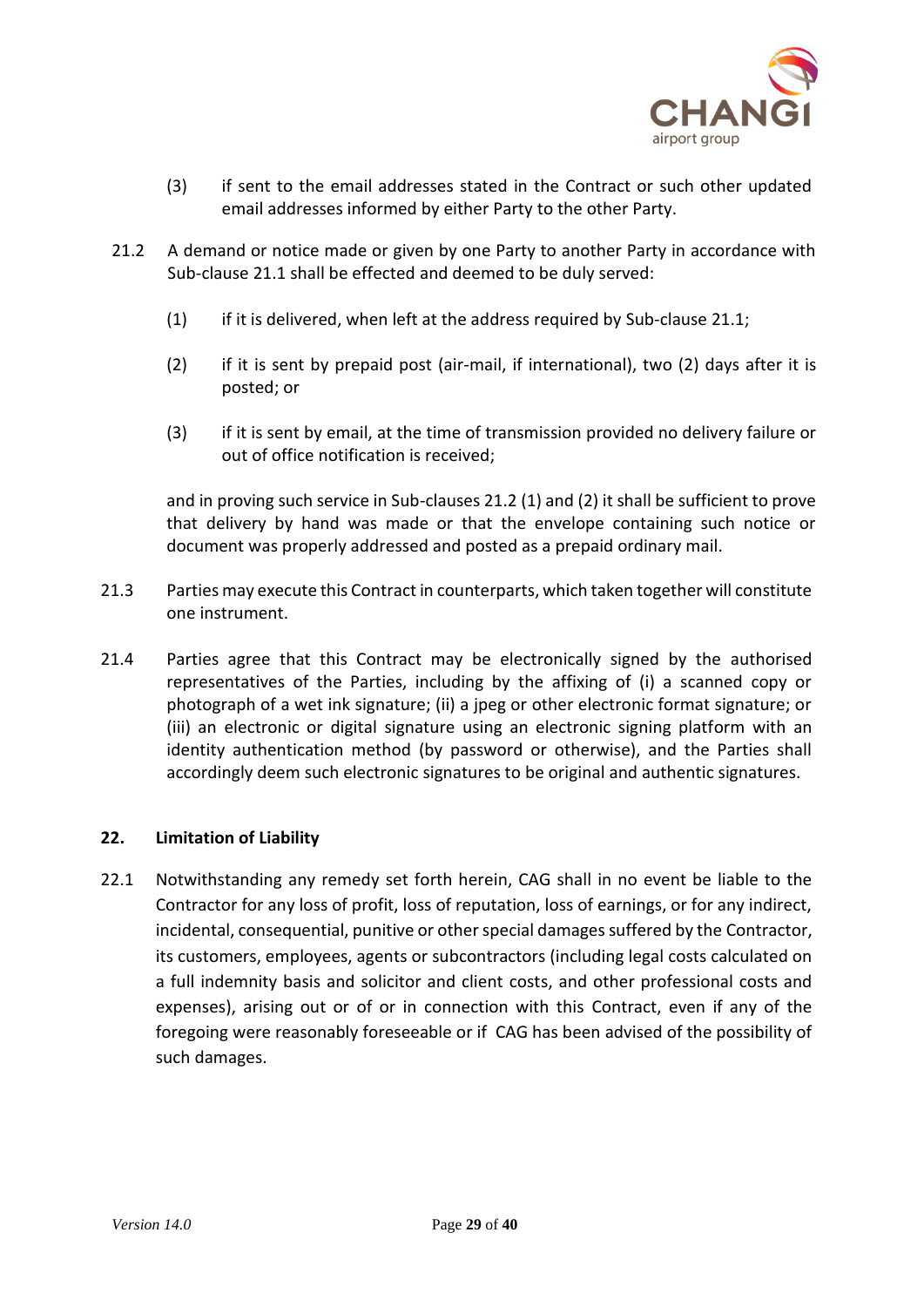

# **23. Status of Contractor and other Persons**

### 23.1 Independent Contractor

In performing its obligations under the Contract, the Contractor shall be an independent contractor and not the agent or employee of CAG and in particular, the Contractor shall do all things necessary to observe and comply with the provisions of the Workplace Safety and Health Act (Cap. 354A). The Goods and/or Services shall be provided under the supervision and control of the Contractor and CAG shall have no obligation to supervise the Contractor's employees, agents or sub-contractors. The Contractor shall have no authority to make statements, representations or commitments of any kind or take any other action binding on CAG, except as specifically provided in the Contract. It is expressly agreed that it is not the purpose or intention of the Contract to create, nor shall the same be construed as creating, any partnership or joint operation between CAG and the Contractor.

# 23.2 Agent

Where the Contractor appoints any Person other than its employee or any Contractor's Personnel (the "**Agent**") to act on the Contractor's behalf in respect of the Contractor's performance of its obligations under the Contract:

- (1) CAG shall be entitled but not obliged at any time and from time to time, to act upon any instruction, request, notice or other communication from the Agent;
- (2) the power of CAG under paragraph (1) above shall continue until CAG receives reasonable notice from the Contractor to cease acting upon such communication from the Agent; and
- (3) CAG shall not be liable for and the Contractor shall indemnify CAG against any demands, claims, proceedings, losses, damages, costs (including solicitor and client costs) and expenses suffered or incurred by CAG, its servants or agents as the result of CAG acting upon any instruction, request, notice or other communication from the Agent in accordance with the power granted to CAG under this Sub-clause 23.2 and/or as the result of any act or omission of the Agent.

# 23.3 Payment to sub-contractor

(1) CAG shall be entitled at its sole discretion to make payment directly to any subcontractor of the Contractor of such amounts as CAG determines in accordance with the terms of the Contract. Such payment will be a good discharge of CAG's obligation to pay the same due or subsequently becoming due to the Contractor under the Contract.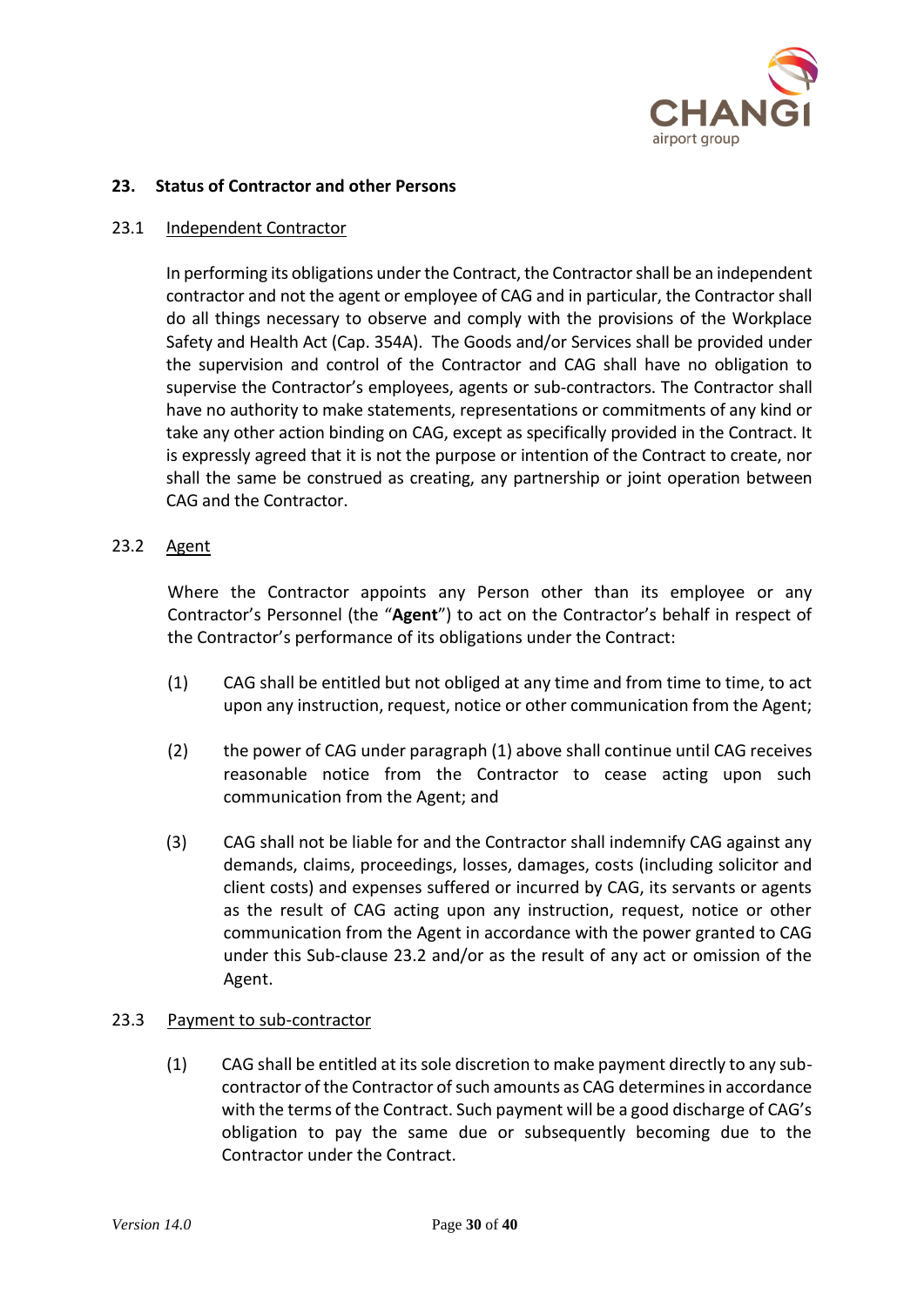

(2) For the avoidance of doubt, the exercise of the foregoing right by CAG will not relieve the Contractor of its obligations under the Contract unless otherwise stated by CAG.

# **24. Compliance with Terms and Conditions of Airport Pass**

- 24.1 In the event that the employees, agents and sub-contractors of the Contractor require access into the restricted areas of Singapore Changi Airport ("**Restricted Areas**") to provide the Goods and/or Services, the Contractor shall at its own cost and expense, make the necessary application for an Airport Pass to be issued to such employees, agents and sub-contractors.
- 24.2 The Contractor undertakes to ensure that its employees, agents and sub-contractors will use the Airport Pass only for the purpose of providing the Goods and/or Services and will not in any way mis-use the Airport Pass and/or breach any of the terms and conditions pursuant to which the Airport Pass was issued ("**Airport Pass Conditions**").
- 24.3 The Contractor further undertakes to ensure that its employees, agents and subcontractors will promptly return the Airport Pass in the event they no longer require access into the Restricted Areas to provide the Goods and/or Services and/or when they leave the employment of the Contractor.
- 24.4 The Contractor agrees that any breach by its employees, agents and/or sub-contractors of the Airport Pass Conditions or mis-use of the Airport Pass by such persons will constitute a breach by the Contractor. In such an event and without prejudice to any other remedies available to it, CAG shall be entitled to make the appropriate deductions from the security deposit, if any.

# **25. Non Solicitation**

- 25.1 The Contractor undertakes that during the Term of the Contract, it will not:
	- (a) solicit or entice away (or assist anyone else in soliciting or enticing away) any member of CAG's professional staff with whom the Contractor has had dealings in connection with the Contract; or
	- (b) employ any such person or engage them in any way to provide services to it.
- 25.2 The undertaking in Sub-clause 25.1 will not apply to any CAG employee who without having been previously approached directly or indirectly by the Contractor, responds to an advertisement placed by the Contractor or on its behalf.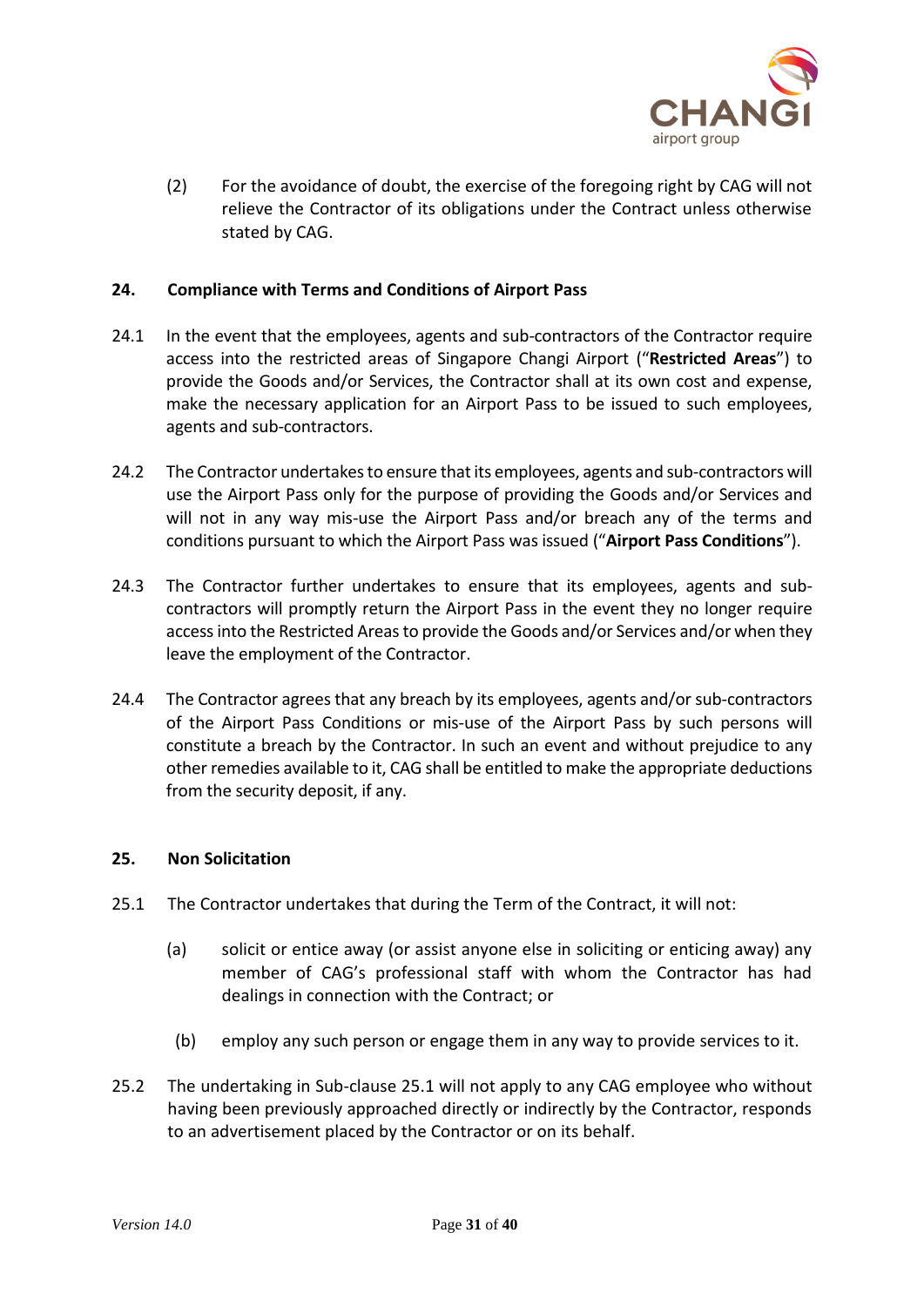

# **26. Co-operation in the investigation of aerodrome incidents**

- 26.1 In order to facilitate CAG's investigation into certain aerodrome incidents, the Contractor shall promptly provide CAG with all information reasonably requested by CAG. In addition, in the event the Contractor's employees, agents and/or subcontractors are involved in any of the following aerodrome incidents, upon CAG's or the relevant investigating authority's request, the Contractor shall procure such employees, agents and/or sub-contractors to attend a medical and toxicological examination as soon as is practicable. The aerodrome incidents in question relate to:
	- a) Runway safety;
	- b) Aircraft safety; and/or
	- c) Serious airside incidents
- 26.2 The Contractor shall bear the costs of the aforesaid medical and toxicological examinations as well as ensure that the results of such examinations are promptly disclosed to CAG. The Contractor shall be responsible for ensuring that all necessary consents have been obtained for the release of the said results of such examinations to CAG.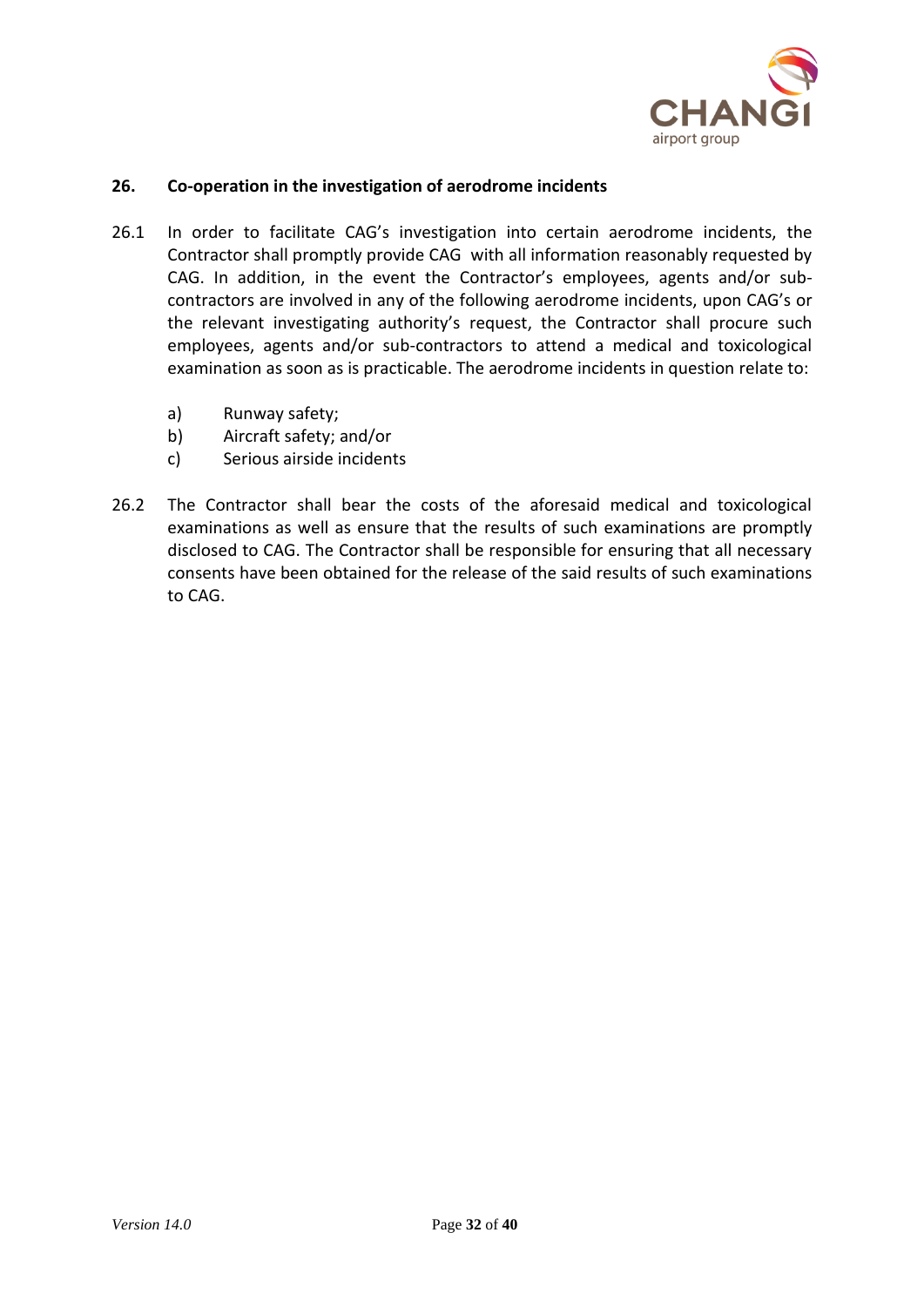

#### **ANNEX A – DATA PROCESSING AGREEMENT**

This data processing agreement ("**Data Processing Agreement**") is entered into between the Contractor and Changi Airport Group (Singapore) Pte. Ltd ("**CAG**") (collectively, "**Parties**"). If Parties previously entered into a data processing agreement, this Data Processing Agreement now supersedes the foregoing.

This Data Processing Agreement is meant to ensure Parties' compliance with the requirements imposed by the Personal Data Protection Act 2012 of Singapore and any other applicable data protection laws and regulations in the performance of the Contract.

#### *Definitions*

1. In this Data Processing Agreement, the following meanings shall apply:

"**Contract**" has the meaning set out in CAG's Conditions of Contract.

"**Data Protection Laws**" means any law, statute, declaration, decree, directive, legislative enactment, order, ordinance, regulation, rule or other binding instrument relating to the protection of personal data or data privacy including the PDPA and the GDPR.

"**Data Subject"** means the natural person who is the data subject in respect of any Personal Data.

"**GDPR**" means the General Data Protection Regulation (EU) 2016/679 as may be amended, consolidated, re-enacted or replaced from time to time and any national implementing laws, regulation(s) and secondary legislations.

"**Personal Data**" has the meaning set out in the PDPA, as augmented by the meaning set out in any other applicable Data Protection Laws. In the event of conflict between the PDPA and other applicable Data Protection Laws, the broadest definition shall apply.

"**PDPA**" means the Personal Data Protection Act 2012 of Singapore as may be amended, consolidated, re-enacted or replaced from time to time.

"**Processing**" means any operation or set of operations which is performed on Personal Data or on sets of Personal Data, whether or not by automated means, such as collection, recording, organisation, structuring, storage, adaptation or alteration, retrieval, consultation, use, disclosure by transmission, dissemination or otherwise making available, alignment or combination, restriction, erasure or destruction.

#### *General*

- 2. The Contractor shall comply with the PDPA and all other applicable Data Protection Laws. The Contractor shall establish appropriate policies and procedures to ensure compliance with applicable Data Protection Laws and this Data Processing Agreement and educate any persons authorised by the Contractor to Process Personal Data about such policies and procedures.
- 3. In the event that the GDPR applies, the Contractor further agree to such Standard Contractual Clauses as necessary for compliance with the GDPR. The Standard Contractual Clauses refers to those clauses prescribed in "Commission Implementing Decision (EU) 2021/914 of 4 June 2021 on standard contractual clauses for the transfer of personal data to third countries pursuant to Regulation (EU) 2016/679 of the European Parliament and of the Council" as applicable and as may be amended by the relevant authorities from time to time (copies of the Standard Contractual Clauses shall be provided to the Contractor upon request).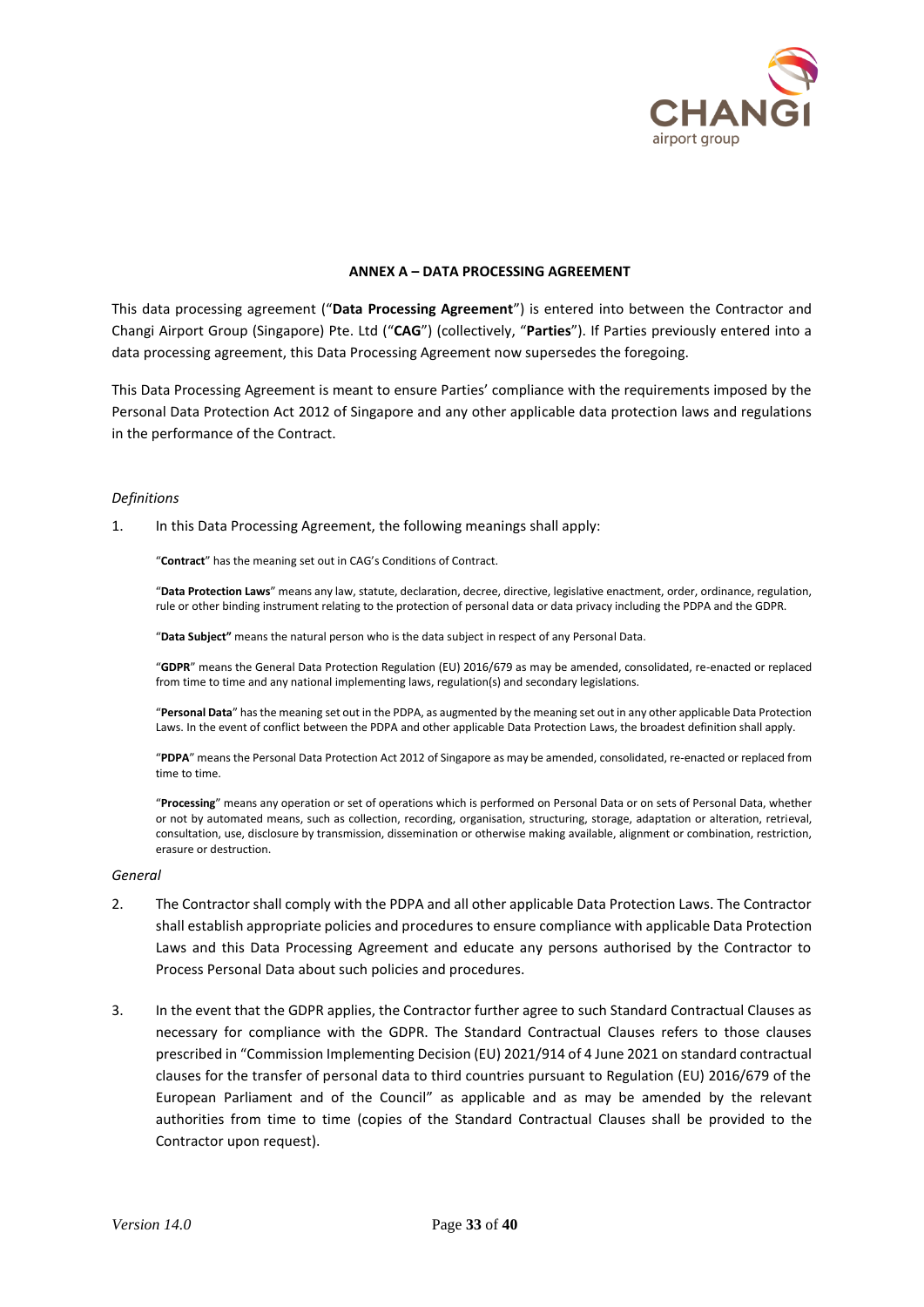

### *Purpose*

- 4. The Contractor shall Process Personal Data only as contemplated by and for the purposes of this Data Processing Agreement, the Contract, or other equivalent express instruction from CAG to the Contractor in writing ("**Purpose**"). In the event of conflict, the Data Processing Agreement shall prevail.
- 4A. In the event that the Contractor discloses Personal Data to CAG, the Contractor represents and warrants that it has valid authority and consent to make such disclosure, to confirm the accuracy of the Personal Data disclosed, and to consent on behalf of the individuals identified to the use of the Personal Data for:
	- 4A.1 the Purpose;
	- 4A.2 compliance and record keeping;

4A.3 commencing or defending any legal proceedings or intended legal proceedings, including but not limited to claims against third parties for any loss or damage suffered by CAG;

- 4A.4 making police reports;
- 4A.5 making insurance claims; and
- 4A.6 other matters as CAG may reasonably require in the course of its business.

The Contractor shall inform CAG immediately if it receives any withdrawal of consent for the collection, use or disclosure of Personal Data the Contractor has disclosed to CAG and/or any changes or inaccuracy in such Personal Data.

### *Accuracy*

5. The Contractor shall take reasonable steps to ensure that any Personal Data collected on behalf of CAG is accurate and complete.

### *Transfer*

*6.* The Contractor shall not transfer any Personal Data outside of Singapore. This clause shall not apply where an agreement to the contrary has been reached in writing. In that event, the Contractor shall ensure that Personal Data is transferred on standards of protection equivalent or better than in Singapore.

### *Security and Protection*

7. The Contractor shall make reasonable and appropriate security arrangements including where relevant administrative, physical and technical measures to protect the Personal Data from unauthorised Processing, taking into consideration the nature of the Personal Data, the form in which the Personal Data has been collected and the possible impact to the person concerned in the event of unauthorised activity. Security arrangements made must at the minimum be compliant with all applicable mandatory legal standards, industry security standards and Appendix 1. In the event that the Contractor is designing a system or process for CAG that is intended to process Personal Data, the Contractor shall ensure that in its design it considers and builds into the system or process such data protection measures as required under applicable Data Protection Laws. If in doubt, the Contractor shall seek clarification from CAG on the necessary measures required under this Clause 7.

### *Incident notification and handling*

8. The Contractor shall establish appropriate policies and processes to escalate to CAG and to manage and resolve any unauthorized Processing of Personal Data ("**Personal Data Incident**"). The Contractor shall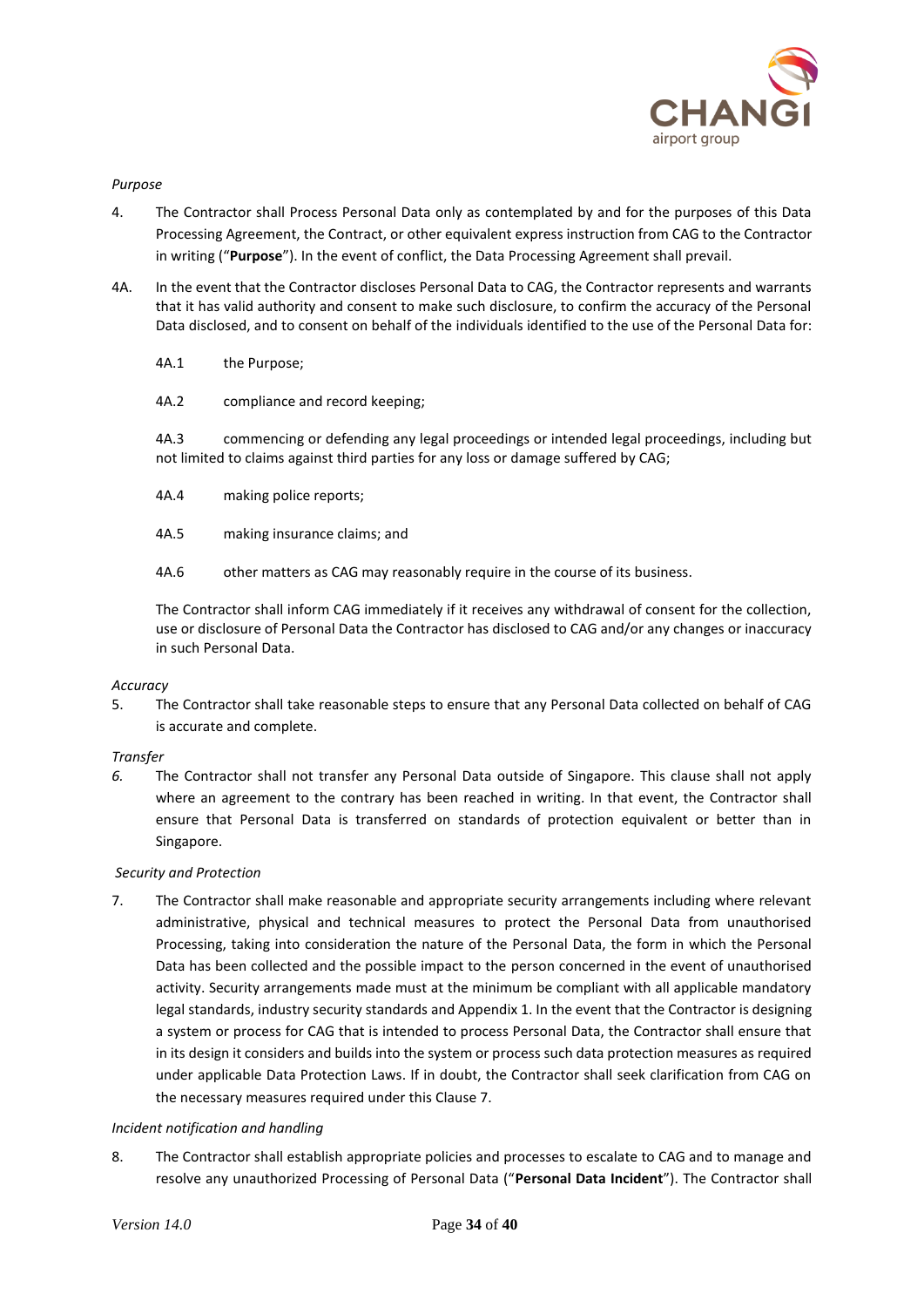

notify CAG promptly and in any event within twenty-four (24) hours of learning of any confirmed or likely Personal Data Incident. Such notification shall be accompanied by a statement of relevant information pertinent to the Personal Data Incident including the nature of the incident, the likely cause, the number of persons impacted, the types of Personal Data compromised, and the steps taken or intended to be taken to contain the incident. The Contractor shall give CAG all reasonable assistance required to resolve the Personal Data Incident including participation in incident investigation and taking such containment actions as may be directed by CAG.

### *Confidentiality*

9. The Contractor shall maintain the confidentiality of the Personal Data in accordance with Clause 9 of the Conditions of Contract and limit access to necessary persons, save when there is an inconsistency between the provisions of Clause 9 of the Conditions of Contract and any of the provisions of this Data Processing Agreement, then the provisions of this Data Processing Agreement will prevail to the extent of the inconsistency. The Contractor shall place appropriate legal obligations of confidentiality on such persons accessing the Personal Data.

### *Third party processing*

- 10. The Contractor shall not engage another party to Process the Personal Data unless expressly agreed to in writing, whether in a related contractual agreement or equivalent medium. If such agreement is reached, this clause shall not apply. Instead, the Contractor shall:
	- 10.1 Ensure that the same or equivalent data obligations as set out in this Data Processing Agreement are imposed on the other party;
	- 10.2 Ensure that the other party is fully aware of the responsibilities under this Data Processing Agreement that have been assigned to it;
	- 10.3 Remain fully liable to CAG regardless whether the Processing is carried out by the other party or the Contractor; and
	- 10.4 In the event that CAG has given general authorisation for the Processing of Personal Data by other parties, ensure that the Contractor maintain and make available a list of such parties together with a description of the Processing carried out by each such party, inform CAG of any intended changes to the list, and give CAG reasonable opportunity to state its objection to such changes. The Contractor shall address all such objections within a reasonable time.

### *Right to request deletion of Personal Data*

11. The Contractor shall retain Personal Data no longer than necessary to carry out the Purpose (or as otherwise directed by CAG) and in any event not longer than statutory or professional retention periods under applicable Data Protection Laws. Within ten (10) working days from the end of the provision of services by the Contractor to CAG, the Contractor shall provide written confirmation that all copies of Personal Data have been securely disposed of (or at CAG's election returned to CAG), unless otherwise prevented by an applicable law. In that event, the Contractor shall provide a written statement describing the law and the effect of the law on the Contractor's compliance with the obligations set out in this Data Processing Agreement.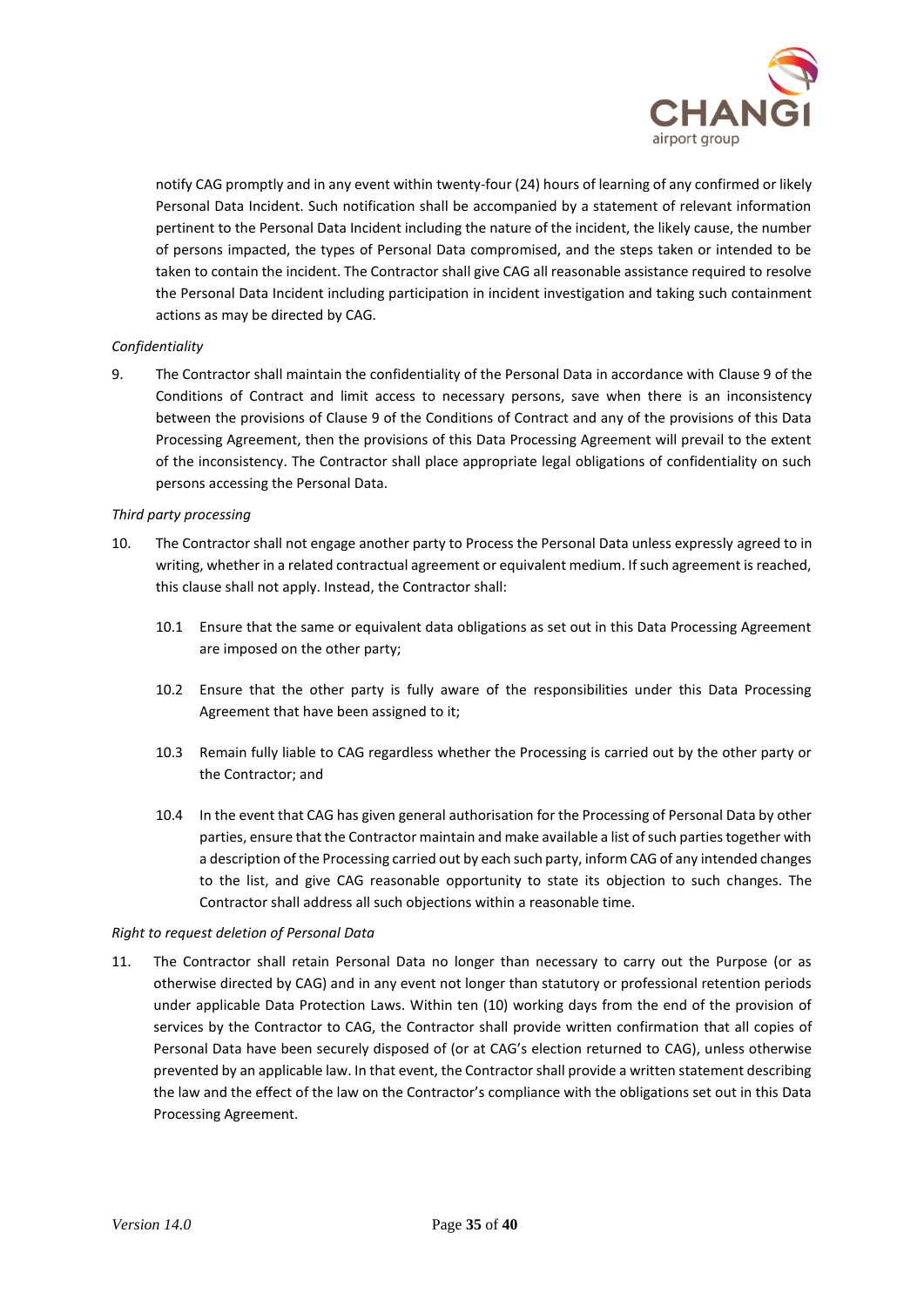

### *Data subject's rights*

12. The Contractor shall reasonably assist CAG to respond to requests by Data Subjects to exercise rights stipulated under applicable Data Protection Laws. This includes informing CAG of the relevant Data Subject requests the Contractor receives, carrying out reasonable requests by CAG to access, amend, restrict or delete Personal Data and providing information pertinent to communications by a Data Subject.

### *Records and audits*

13. The Contractor shall maintain and make available records of all Processing activities carried out by the Contractor and sub-contractors as well as any information necessary to demonstrate compliance with applicable Data Protection Laws. This includes logging access to and extraction of Personal Data, the keeping of complete and accurate records to demonstrate the Contractor's compliance with this Data Processing Agreement, providing technical audit reports and certifications on request and responding to requests for due diligence information. The Contractor agrees to participate in risk assessments that may be required under applicable Data Protection Laws. CAG may audit the Contractor's compliance with this Data Processing Agreement through a reputable third party auditor at least once a year where required by law or in the event that the Contractor is found to be in breach under any applicable Data Protection Law.

### *Others*

- 14. Without prejudice to the obligations under this Contract for the Contractor to indemnify CAG, the Contractor shall indemnify on demand and hold harmless CAG from and against all losses (including direct, indirect or consequential losses, loss of profit, loss of reputation), interest, damage, demands, expenses, claims, demands, choses in action, judgments, suits, proceedings, liabilities, administrative action and penalties, remedies, expenses, costs (including legal costs assessed on a full indemnity basis and solicitor and client costs) arising from, or incurred, suffered or resulting from: (i) a breach of this Data Processing Agreement; (ii) the non-performance or negligent performance of the Contractor's obligations under this Data Processing Agreement; and/or (iii) the enforcement of this Data Processing Agreement.
- 15. For the avoidance of doubt, the terms of this Data Processing Agreement form an integral part of this Contract. In the event of an inconsistency between this Data Processing Agreement and the Conditions of Contract, the provisions of this Data Processing Agreement will prevail to the extent of the inconsistency.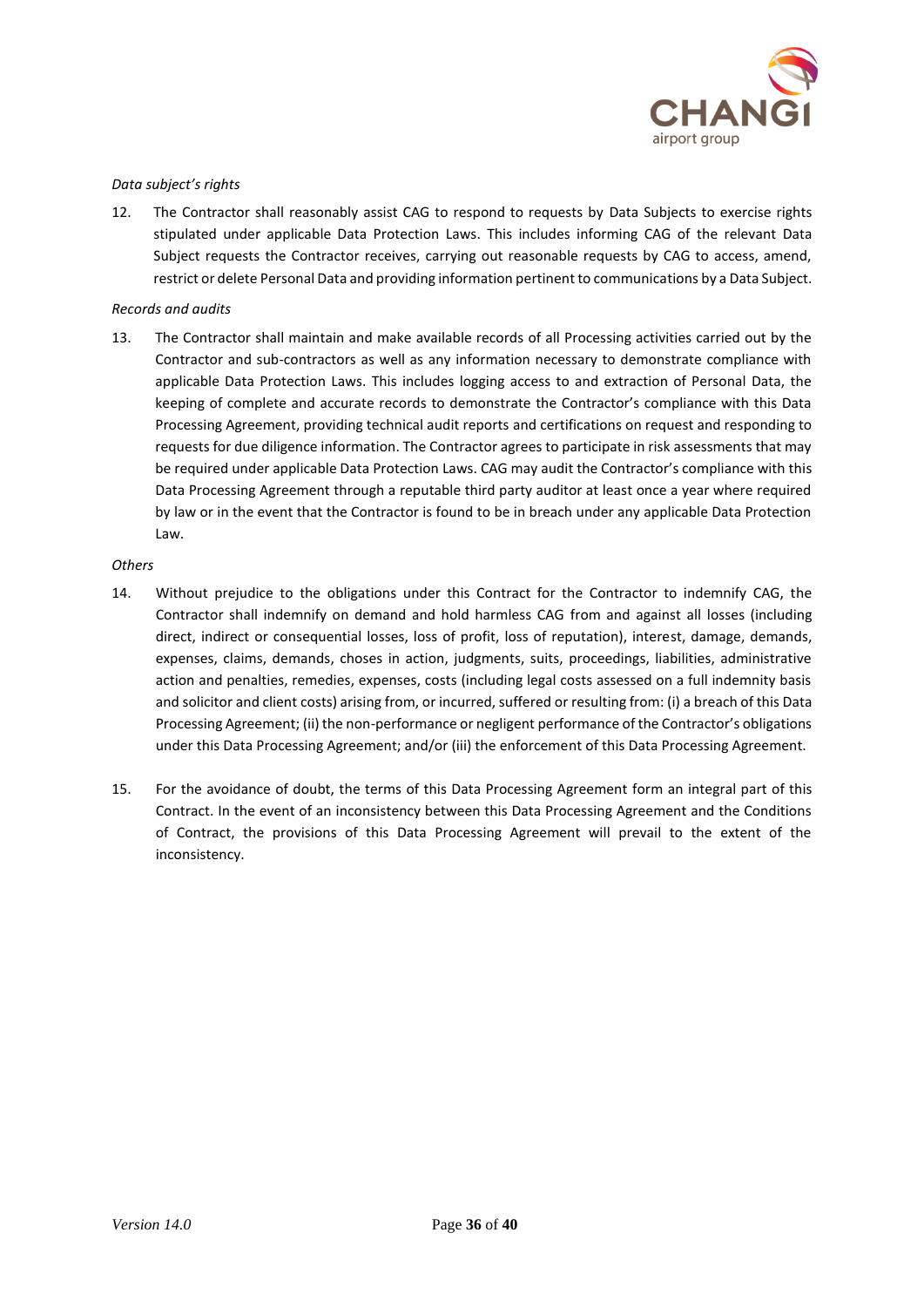

### **Appendix 1**

### **1. Notices**

Any notices regarding the day-to-day obligations under this Appendix should be communicated in writing via email or other written notice to the Data Protection Officer.

### **2. General Security Practices**

The Contractor has implemented and shall maintain appropriate technical and organizational measures to protect personal data against accidental loss, destruction or alteration, unauthorized disclosure or access, or unlawful destruction, including the policies, and procedures and internal controls set forth in this document for its personnel, equipment, and facilities at the Contractor's locations providing services to CAG ("Services").

The Services are set forth in one or more agreement between the Contractor and CAG.

#### **3. Technical and Organizational Security Measures**

#### **3.1. Organization of Information Security**

- a. **Security Ownership.** The Contractor has appointed one or more persons responsible for designing and reviewing the security architecture, effective implementation of security controls, compliance with regulatory policies and standards, coordinating and monitoring security rules and procedures, such as an Account Cyber Security Officer.
- b. **Security Roles and Responsibilities.** The Contractor's personnel with access to personnel data are subject to confidentiality obligations.
- c. **Risk Management.** The Contractor shall perform a risk assessment before processing the personal data or offering the Services.

#### **3.2. Human Resources Security**

- a. **General**. The Contractor informs its personnel about relevant security procedures and their respective roles. The Contractor also informs its personnel of possible consequences of breaching its security policies and procedures. Employees who violate security policies may be subject to disciplinary action, up to and including termination of employment. A violation of this policy by a temporary worker or contractor may result in the termination of his or her contract or assignment with the Contractor.
- b. **Training.** The Contractor's personnel with access to personal data receive:
	- i. annual security awareness and training regarding privacy and security procedures for the Services to aid in the prevention of unauthorized use (or inadvertent disclosure) of personal data;
	- ii. training regarding effectively responding to security events; and
	- iii. training is regularly reinforced through refresher training courses, emails, posters, notice boards and other training materials.
- c. **Background Checks.** The Contractor's personnel are subject to criminal background checks.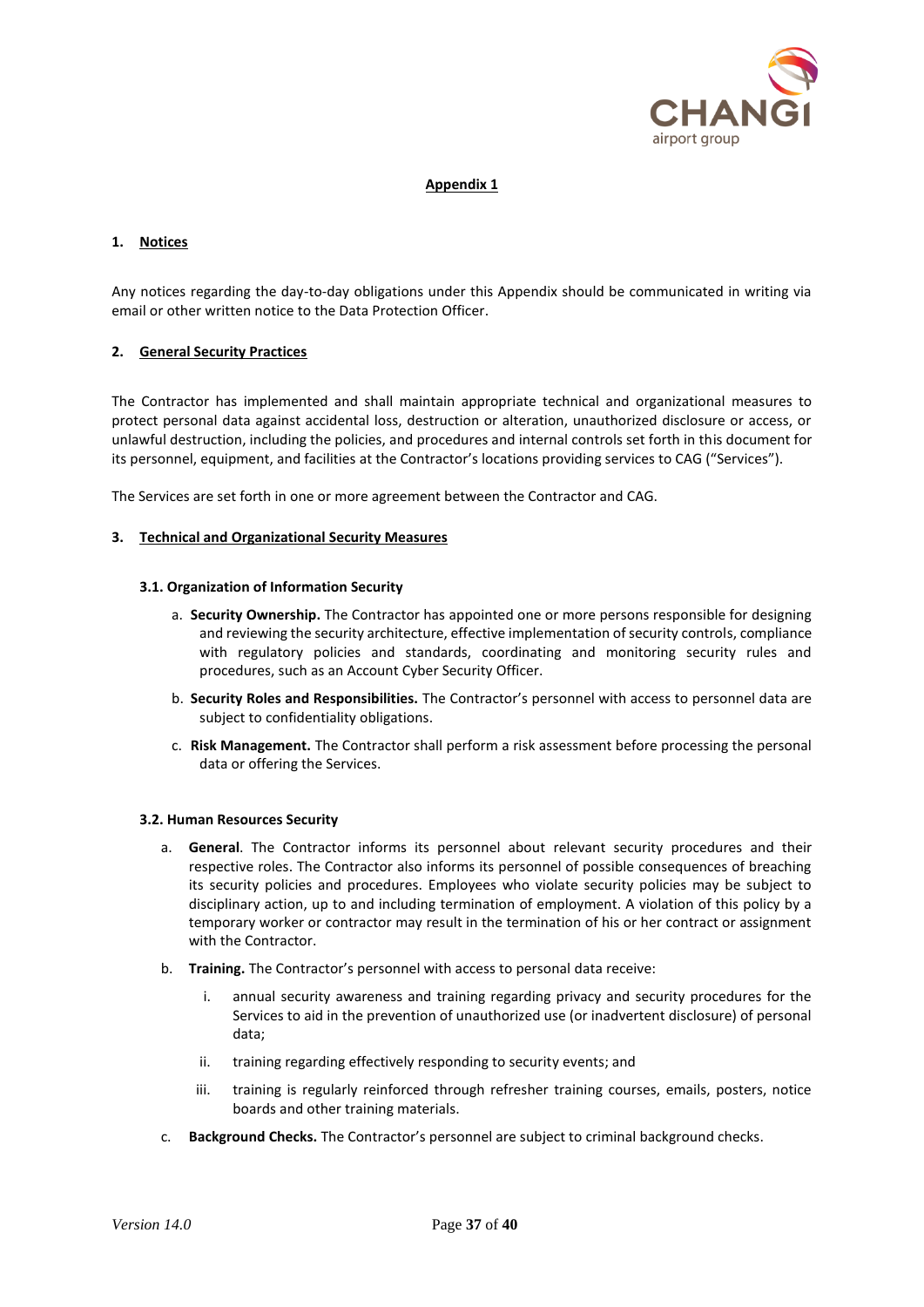

#### **3.3. Asset Management**

- a. **Asset Inventory.** Assets associated with information and information-processing facilities are identified and an inventory of assets is maintained.
- b. **Information Classification.** The Contractor classifies personal data to help identify it and to allow for access to it to be appropriately restricted.

#### c. **Media Handling**

#### Personnel:

- i. Use trusted devices/corporate laptops/servers with encrypted storage that are configured with anti-malware software. All software including operating system and the anti-malware software on the machines should be updated and patched frequently.
- ii. Protect/Encrypt personal data stored on a mobile device and external media, including laptops, smartphones, USB drives and DVDs; and
- iii. Take measures to prevent accidental exposure of personal data, e.g. using privacy filters on laptops when in areas where over-the-shoulder viewing of personal data is possible.

#### d. **Data Disposal**

The Contractor shall have a documented data disposal strategy that includes identification/detection and secured data removal/disposal of sensitive data in physical/electronic media. This includes degaussing of tapes/hard drives/electronic media.

#### **3.4. Personnel Access Controls**

- a. **Access Policy.** An access control policy is established, documented, and reviewed based on business and information security requirements.
- b. **Access Recordkeeping.** The Contractor maintains a record of security privileges of its personnel that have access to personal data, networks and network services.

### c. **Access Authorization.**

- i. The Contractor must have data access policies which implements the following:
	- (a) Principle of least privilege access
	- (b) Multifactor authentication for all privilege access
	- (c) Regular reviews of personnel needing access to data
	- (d) Regular reviews of the rights of personnel to grant such access
	- (e) Traceability of every login to a single person.
	- (f) Lock-outs of accounts due to failed login attempts
	- (g) Locking access of unattended laptops/devices after a short predefined time (example 15 minutes)
	- (h) Secure password/credential storage
	- (i) Review and detection of unauthorised access to data where data includes personal data, credentials storage, logs and audit trails.
	- (j) Logging of access to data and regular reviews of this access.
- ii. The Contractor must have password policies that follow industry best practices (example NIST) with password length/complexity requirements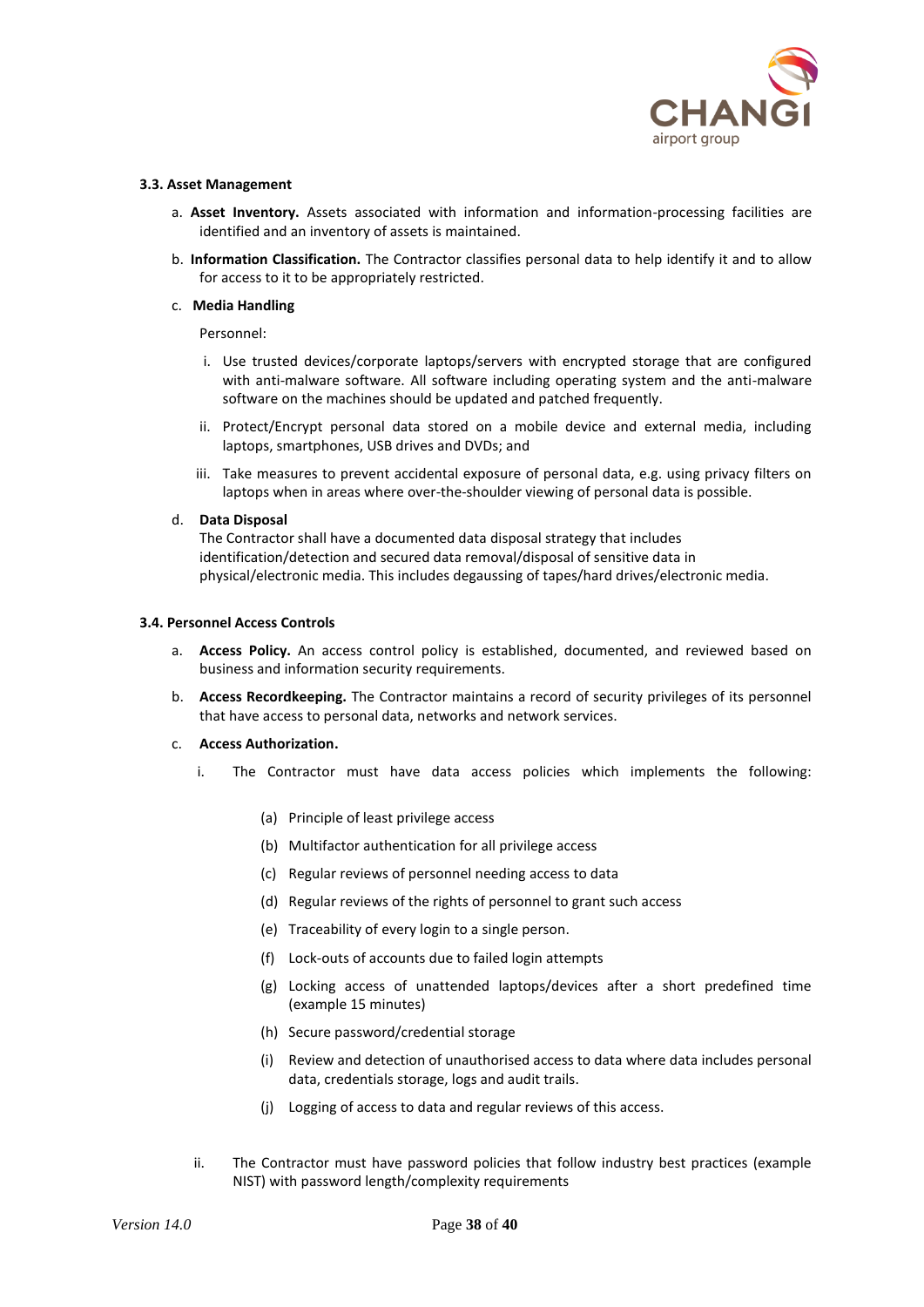

### **3.5. Cryptography**

### a. **Cryptographic controls policy**

- i. The Contractor must have a policy on the use of cryptographic controls based on assessed risks.
- ii. The Contractor must ensure that the cryptographic standards used adhere to industry standards adopted by US government/military or driven by internet leaders, eg Google and Amazon.
- b. **Key management**. The Contractor must have measures for managing keys and detecting any compromise/unauthorised access in its key system.

### **3.6. Physical and Environmental Security**

#### a. **Physical Access to Facilities**

- i. The Contractor limits access to facilities where systems that process personal data are located to authorized individuals.
- ii. Access is controlled through key card and/or appropriate sign-in procedures for facilities with systems processing personal data. Personnel must be registered and are required to carry appropriate identification badges.
- iii. A security alarm system or other appropriate security measures shall be in place to provide alerts of security intrusions after normal working hours.
- b. **Physical Access to Equipment.** The Contractor's equipment that is located off premises is protected using industry standard process to limit access to authorized individuals.
- c. **Protection from Disruptions.** The Contractor uses a variety of industry standard systems to protect against loss of data due to power supply failure or line interference.
- d. **Clear Desk.** The Contractor has policies requiring a "clean desk/clear screen" at the end of the workday.

### **3.7. Operations Security**

- a. Operational Policy. The Contractor must maintain policies describing its security measures and the relevant procedures and responsibilities of its personnel who have access to personal data and to its systems and networks.
- b. The Contractor continues to update its operational processes, procedures and/or practices in a timely manner to ensure that they are effective against the latest threats discovered.
- c. Mobile Devices. Mobile devices should have access control measures and remote wipe capability turned on. Procedures should be in place to report and wipe data off lost mobile devices immediately after detection of loss.
- d. Backup recovery media, where possible, shall be kept in an encrypted format.

#### **3.8. Communications Security and Data Transfer**

- a. The Contractor has network policies which implements the following:
	- i. Segregation and Filtering of Traffic between Internet and Corporate Zones and between the different Corporate Zones
	- ii. Intrusion Prevention Capability